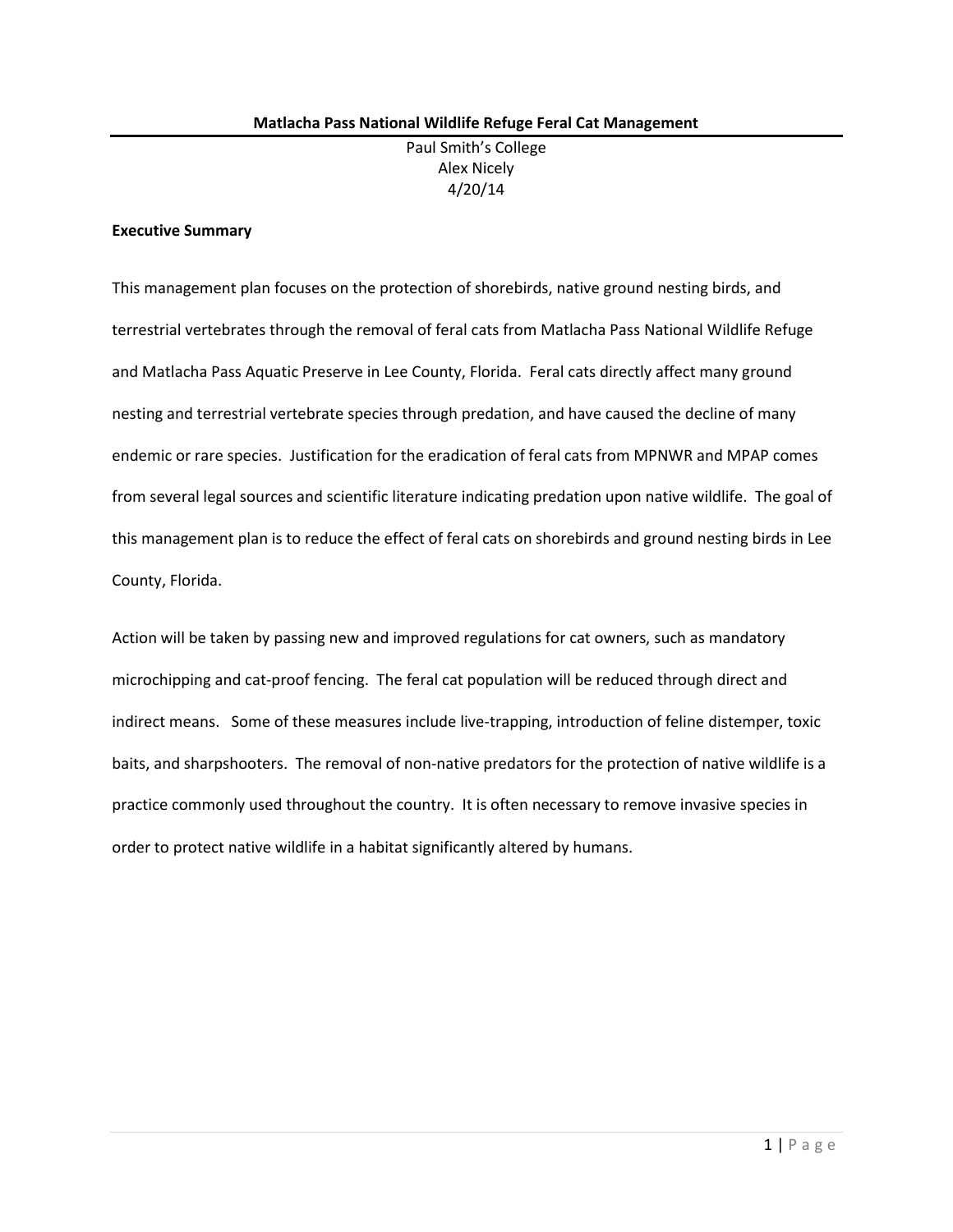# **Table of Contents**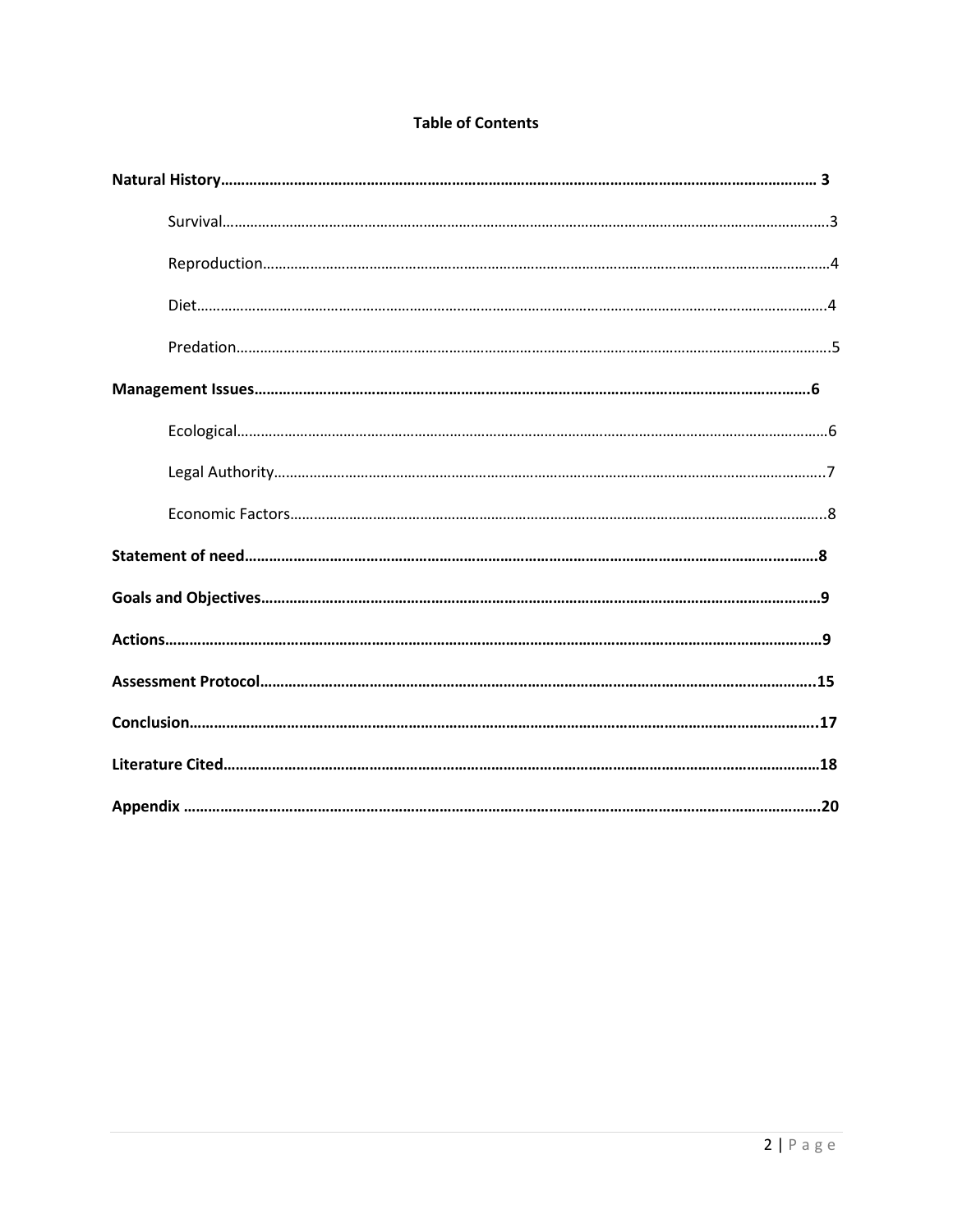#### **Natural History**

*Felis catus*, the domestic cat, originated from a wild species; however it is considered a separate species (Hatley 2003). The domestic cat originated from the African wild cat about 4000 years ago, and has since spread in popularity since it was first domesticated in Egypt (Hatley 2003). Due to their popularity, the domestic cat has spread across North America; currently there are approximately 73 million domestic cats owned in the United States (HSUS 2002). The spread of domestic cats across the United States has gone unrecognized as a spread of an invasive species, one which has the potential to affect many native bird and vertebrate species (Danner et al. 2010). Free-ranging cats, those that are outside and not contained, are known to predate on native species on levels similar to feral cats (feral cats) (Danner et al. 2010, Hatley 2003, Dauphine and cooper 2009). There have been 33 native bird extinctions directly attributed to either feral or free-ranging cats, which makes them one of the leading causes of bird extinctions worldwide (Danner et al. 2010). According to the IUCN, feral cats are "one of the 100 worst invasive alien species" (Lowe et al. 2000).

#### **Survival**

Because feral cats have been largely overlooked as a species, there is not a wide range of data on their immigration, emigration, survival, reproduction, and movement (Danner et al. 2010). The general life history characteristics of feral cats are thought to be the same as traditional domestic cats, only differing in their lifetime expectancy (Danner et al. 2010, Hatley 2003). Danner et al. (2010) aged feral cats in Hawai'i via tooth cementum analysis. Survival rates for 2-4 year old cats were 20.4%, with age 5-7 years showing a sharp decrease (6% survival). Similarly, Kaeuffer et al. 2004 showed less than 3% of the population living past year 4, and only 1% living to year 7. Although the mortality rate for feral cats decreases dramatically once past 5 years, individuals over 10 years are still as reproductively viable and as an efficient predator as younger individuals (Danner et al. 2010, Devillard et al. 2003).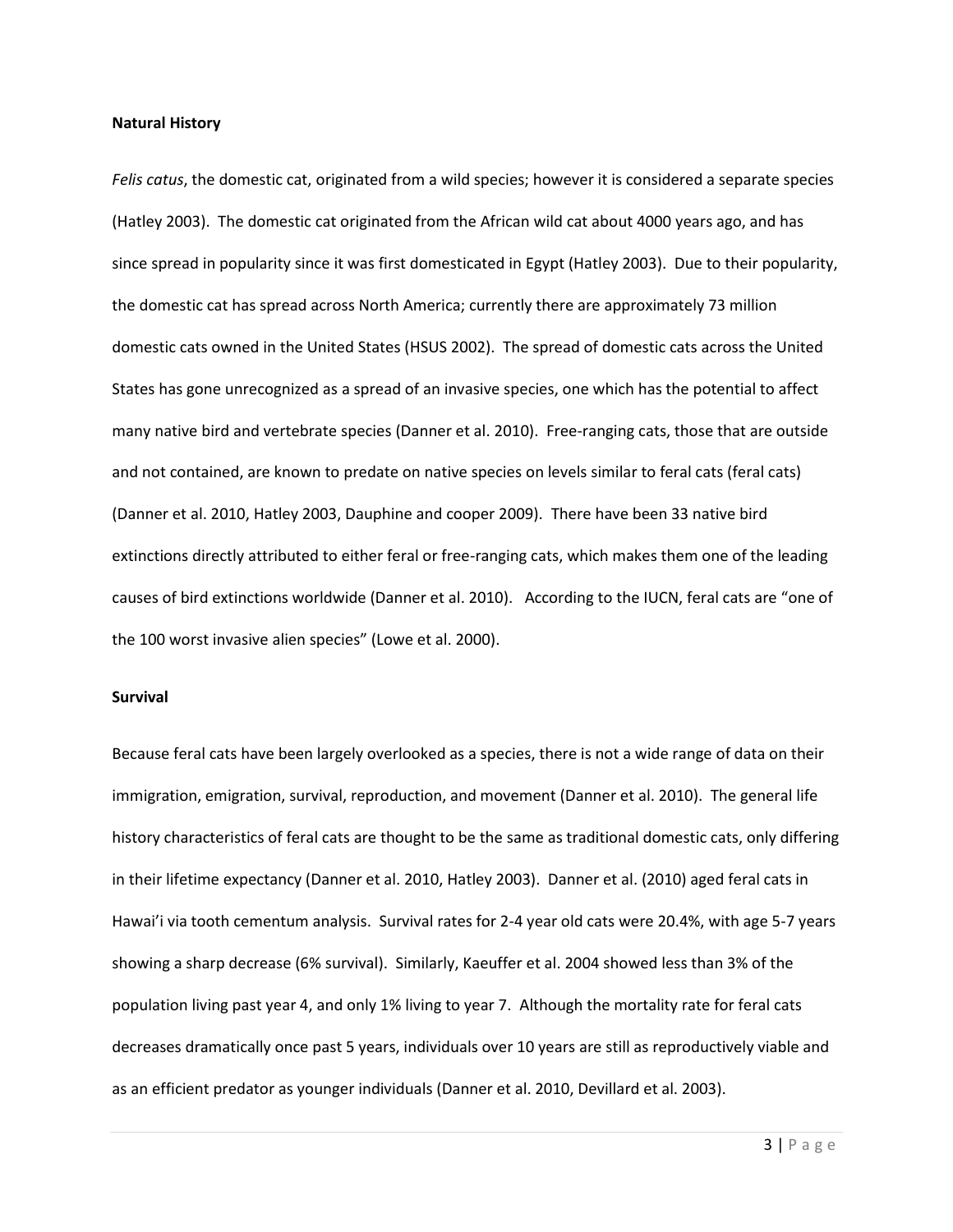The longevity of feral cats can vary depending upon whether they are closely associated with humans, or are in a wild setting (Danner et al. 2010). Populations of feral cats that have a high rate of feline distemper (feline leukemia) often have a low average longevity (Danner et al. 2007). Deaths of feral cats living in areas with high human densities are often attributed to anthropogenic causes, such as vehicles or eradication campaigns (Danner et al. 2010).

### **Reproduction**

Feral cats have the ability to reproduce quickly and create large populations in a short time period. Hemmer (1976) found that feral cats can produce 2-3 litters per year with an average of 5-6 kittens per litter. Theoretically, a single female and her offspring could produce over 420,000 offspring throughout 7 years (FWC unpublished). Because of their high reproductive rate, it is easy to see how a population can explode when isolated with a food source.

### **Diet**

A mesopredator, the domestic cat preys mainly on small mammals, birds, and reptiles (FWC unpublished). Cole and Temple (1996) showed that the diet of feral cats in Wisconsin consisted of 70% mammals, 20% birds, and 10% reptiles/amphibians. This study also had an estimated 7.8 – 38.7 million birds killed annually by feral and free-ranging cats. Similarly, Churcher and Lawton (1987) projected that the annual diet of feral cats consisted of 64% small mammals and 36% songbirds. These studies have also suggested that bird species are especially at risk during fledging periods.

Multiple studies have illustrated the phenomenon of feral or free-ranging cats predating regardless of the availability of food resources (FWC unpublished, Jones and Coman 1981). Cats have been shown in multiple laboratory studies to hunt even when fed daily (Warner 1995, Churcher and Lawton 1987).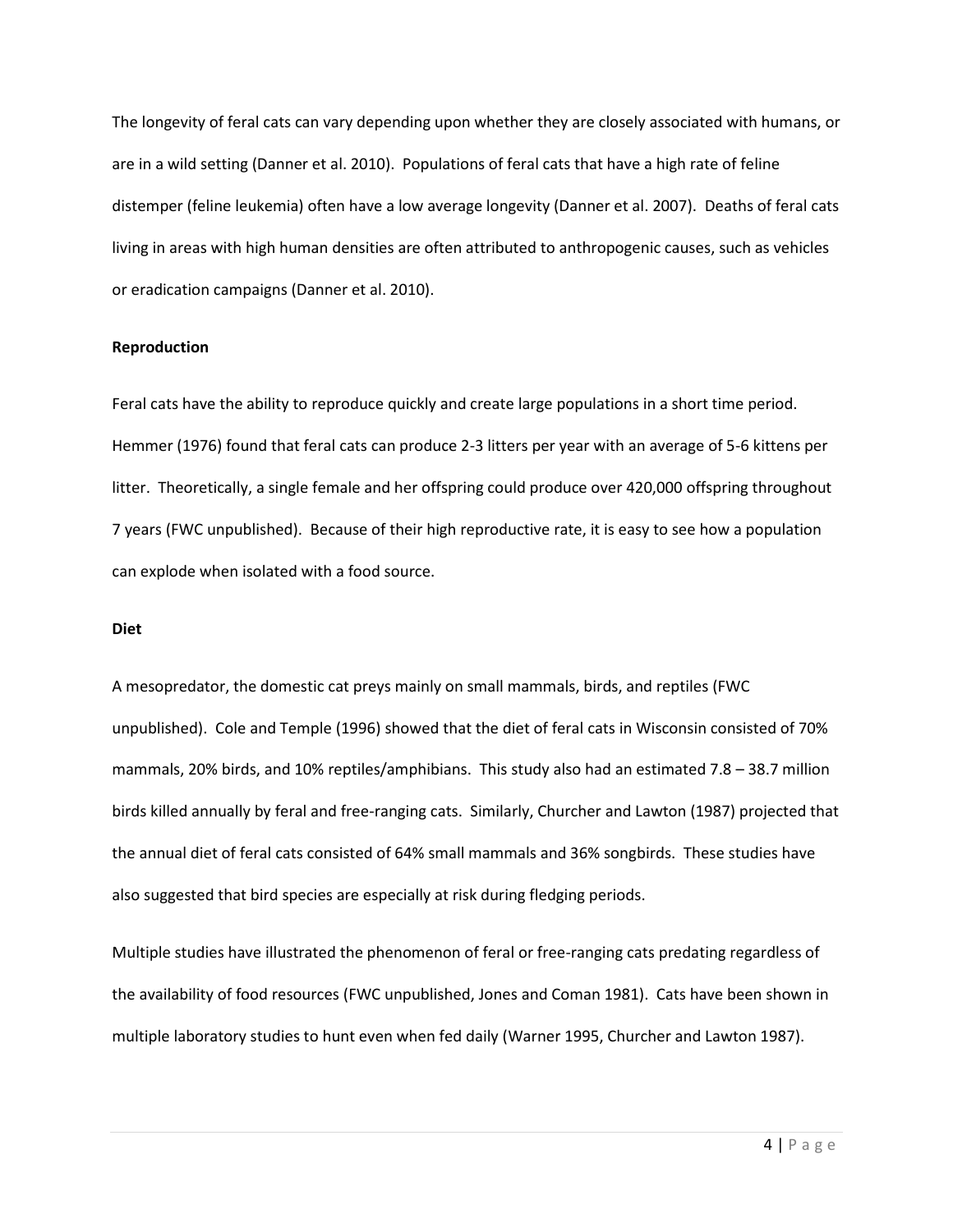Although the consumption of prey may decrease when fed, the cats still hunt and kill native species regardless of feeding (Liberg 1984).

### **Predation**

Predation of native wildlife species by feral cats can occur in any habitat; however it is especially severe on islands and small parcels of wildlife habitat (Jurek 1994). The predation rates of feral and freeranging cats can vary widely, but in most cases it will have a significant effect on native species (Jurek 1994).

Predation by feral cats can vary from 15 birds and 24 mammals per year (Crooks and Soule 1999), to 111 animals per year (Mitchell and Beck 1992). On islands, feral cats have been estimated to kill up to 3 million seabirds per year (Chapuis et al. 1994). An estimated 18% of the annual production of voles and 24% annual production of wood mice were predated by feral cats in rural Sweden (Liberg 1984). In Florida, there are an estimated 271 million small mammals and 68 million birds predated by cats annually (Hatley 2003).

The predation rates by feral cats are often enough to cause a species extinction by themselves (Chapuis et al. 1994). If left unchecked, populations of feral cats can grow exponentially until their food source has been depleted (Jurek 1994). Marion Island is an example of what can happen if a population of cats is allowed to grow. With an estimated population of over 100,000 feral cats at one time, and over 3 million birds killed annually through predation, the effect on native shorebirds was extensive (Chapuis et al. 1994). Predation having this effect on a species has been shown in Florida, where feral cats have severely declined a population of endangered beach mice (FWC unpublished).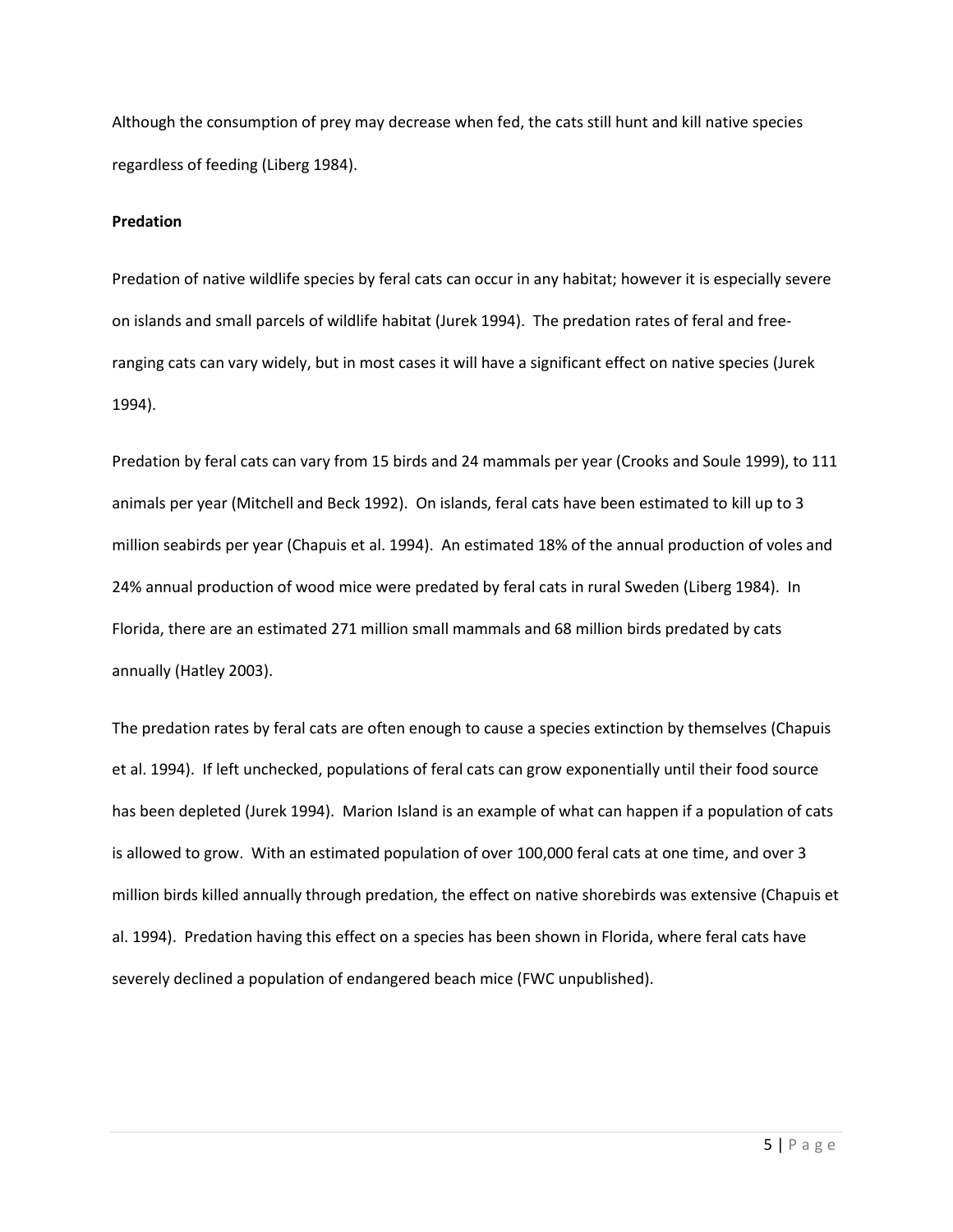#### **Management Issues**

### **Ecological**

There is an estimated 5.3 million domestic cats preying upon native wildlife in Florida (Dauphine 2009). Endemic and rare forms of wildlife suffer great losses when co-occurring with feral cats (Workiu 2012). Feral cats have been shown to impact 175 threatened taxa when inhabiting islands, including leading to the extinction of 78 bird, mammal, and reptile species (Workiu 2012).

Feral cats serve as vectors for diseases, including rabies, cat scratch fever, hookworms, roundworms, toxoplasmosis, feline distemper, and feline leukemia (CDC 2000). Cats are a common carrier of rabies, and have twice the number of reported cases as cattle or dogs (CDC 2000). There is a threat of the transmission of disease to humans (rabies) or endangered native wildlife, such as the cougar and Florida panther (feline distemper, feline leukemia) (FWC unpublished).

In Florida, feral cats are known to prey upon native and threatened species, such as the whitecrowned pigeon, piping plover, black-bellied plover, Wilson's plover, killdeer, American oystercatcher, spotted sandpiper, American avocet, Wilson's snipe, red knot, Florida brown snake, peninsula ribbon snake, rim rock crowned snake, red rat snake, and beach mice (Bowman 2003, Holler 1992, Humphrey and Barbour 1981, Workiu 2012). The extinction of pallid beach mice was synchronized with a local increase in the feral cat population (Humphrey and Barbour 1981). Feral cats have also been shown to prey upon green and loggerhead sea turtle nests in Monroe, Charlotte, Sarasota, Palm Beach, and Okaloosa counties (FWC unpublished).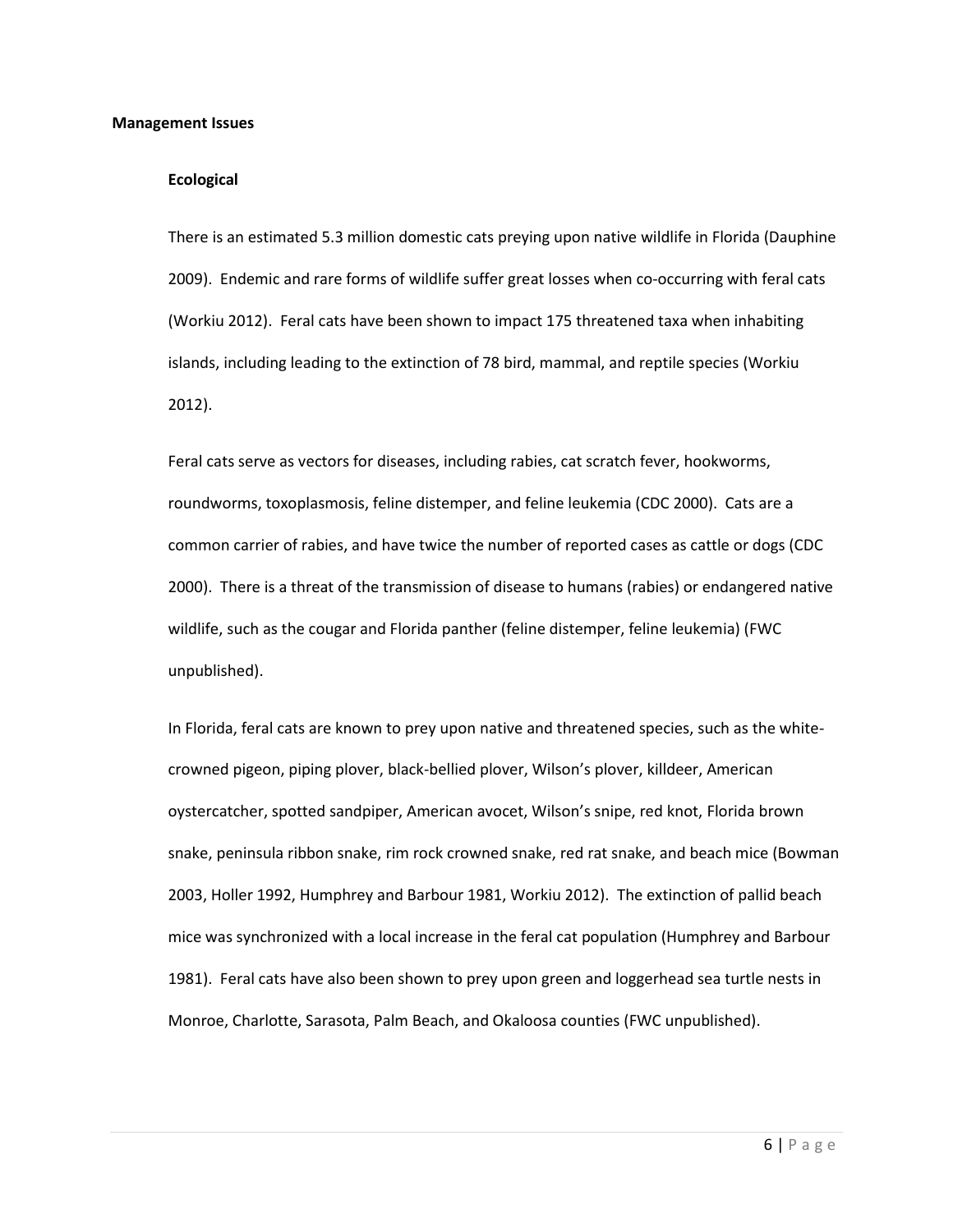Ground nesting birds suffer the worst predation by feral cats. Predation on shorebirds, terns, and gulls has been documented in Florida (Gore and Kinnison 1911, Below 1996, Gore 1996). Other ground nesting birds have been preyed upon, including northern bobwhite quail, goatsuckers, brown thrashers, eastern towhees, and wood warblers (Florida FWC). Several documented cases of feral cats preying upon the threatened Florida scrub jay exist (Bowman 2003).

### **Legal Authority**

The Endangered Species Act mandates that federal agencies conserve threatened and endangered species (US Fish and Wildlife 2012). Section 10 requires private landowners, corporations, and state/local governments to take into account activities on their respective lands that may take threatened or endangered species. Take can include harboring or promoting the growth of feral cat colonies that prey upon wildlife (US Fish and Wildlife 2012).

The Migratory Bird Treaty Act recognizes international resources with federal trust protections. This treaty protects over 1,000 bird species in the U.S., prohibiting the take of these species (US Fish and Wildlife 2012). Citizens that practice activities which unintentionally take species of migratory birds may be prosecuted under this act (US Fish and Wildlife 2012).

The National Wildlife Refuge System Improvement Act of 1997 is to control a network of land for the conservation and management of fish and wildlife. The primary goal of the NWRSIA is the conservation of wildlife (US Fish and Wildlife 2012). This treaty allows the removal of pest species on refuge lands to prevent damage to native wildlife populations (US Fish and Wildlife 2012).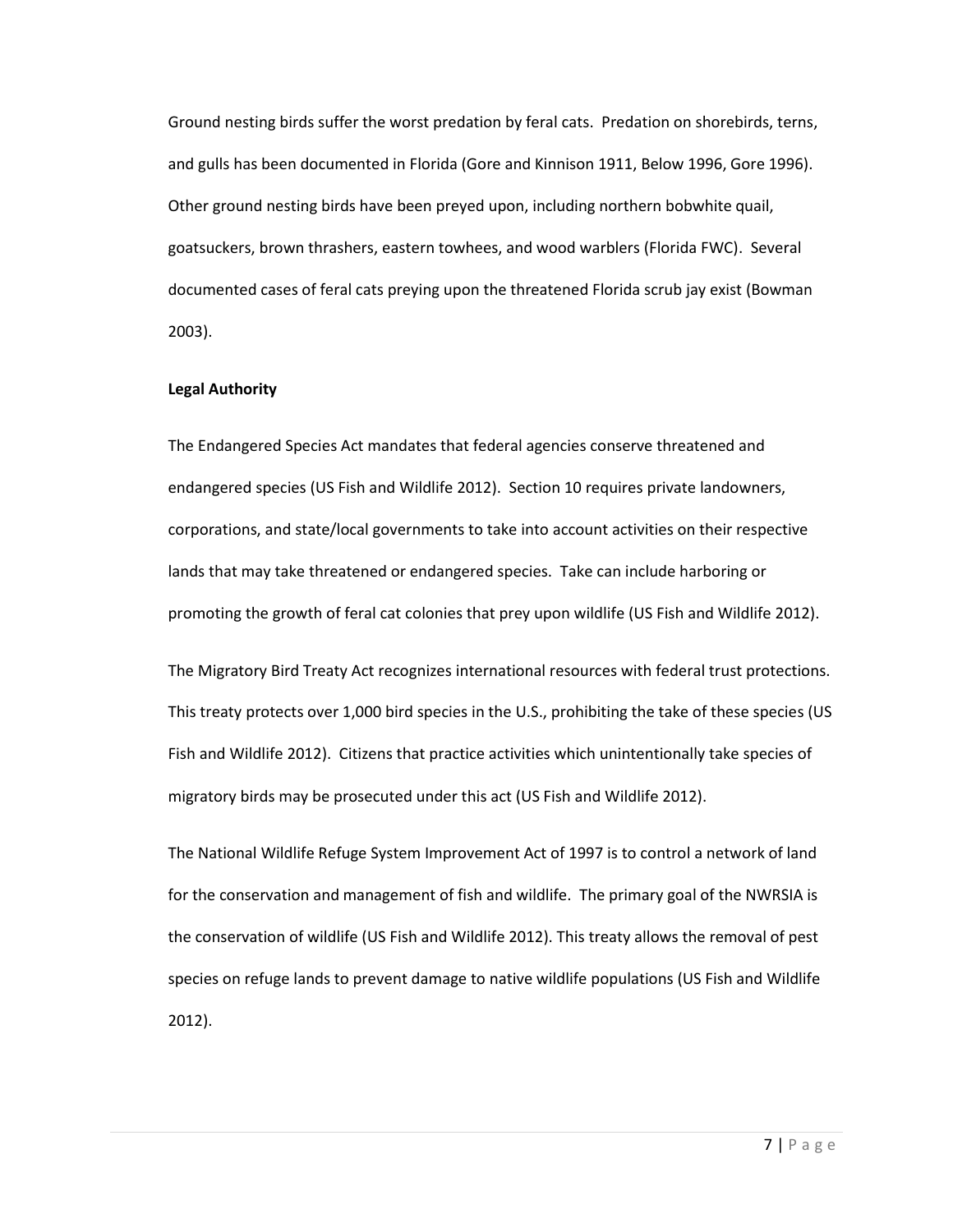#### **Economic Factors**

A reduction in the feral cat population can lead to a decrease in the spread and transmission of diseases to humans and pets (Dubey 2002). Specifically, a reduction in the spread of rabies, feline panleukopenia, and feline leukemia could be expected (Dubey 2002). These can be transmitted to the Florida panther, mountain lion, and also domestic cats (Hatley 2003). Currently, the Florida Panther Research and Management Trust Fund operates on a \$1,213,845 annual budget (FWC unpublished). Most of this fund is spent on the management of the Florida panther, including providing care for injured Florida panthers (FWC unpublished). Feral cats can also transmit disease to other wildlife, such as raccoons, foxes, and skunks (Hatley 2003).

#### **Statement of Need**

There is currently a population of over 200,000 feral cats in Lee County, Florida (Hatley 2004). Matlacha Pass National Wildlife Refuge (MPNWR) in Lee County, Florida, is home to many species of threatened mammals and ground nesting birds. Feral cats have an exaggerated impact on native wildlife when existing on an island habitat. Without any human action, a colony of feral cats on an island can devastate the native wildlife populations. Consisting of a small isolated island, MPNWR is an important nesting ground for many species of shorebirds. If the population of feral cats on MPNWR is left unchecked, it could easily decimate the native shorebird populations, as seen similarly on Marion Island (Nogales et al. 2004).

Matlacha Pass Aquatic Preserve (MPAP) is also home to many shorebirds and native wildlife populations. Little Pine Island, the eastern portion of MPAP, is also home to a small population of feral cats. This population could also expand, taking a large toll on the nesting shorebirds and small mammals (Nogales et al. 2004). With a high reproductive rate, feral cats could decimate the wildlife on this island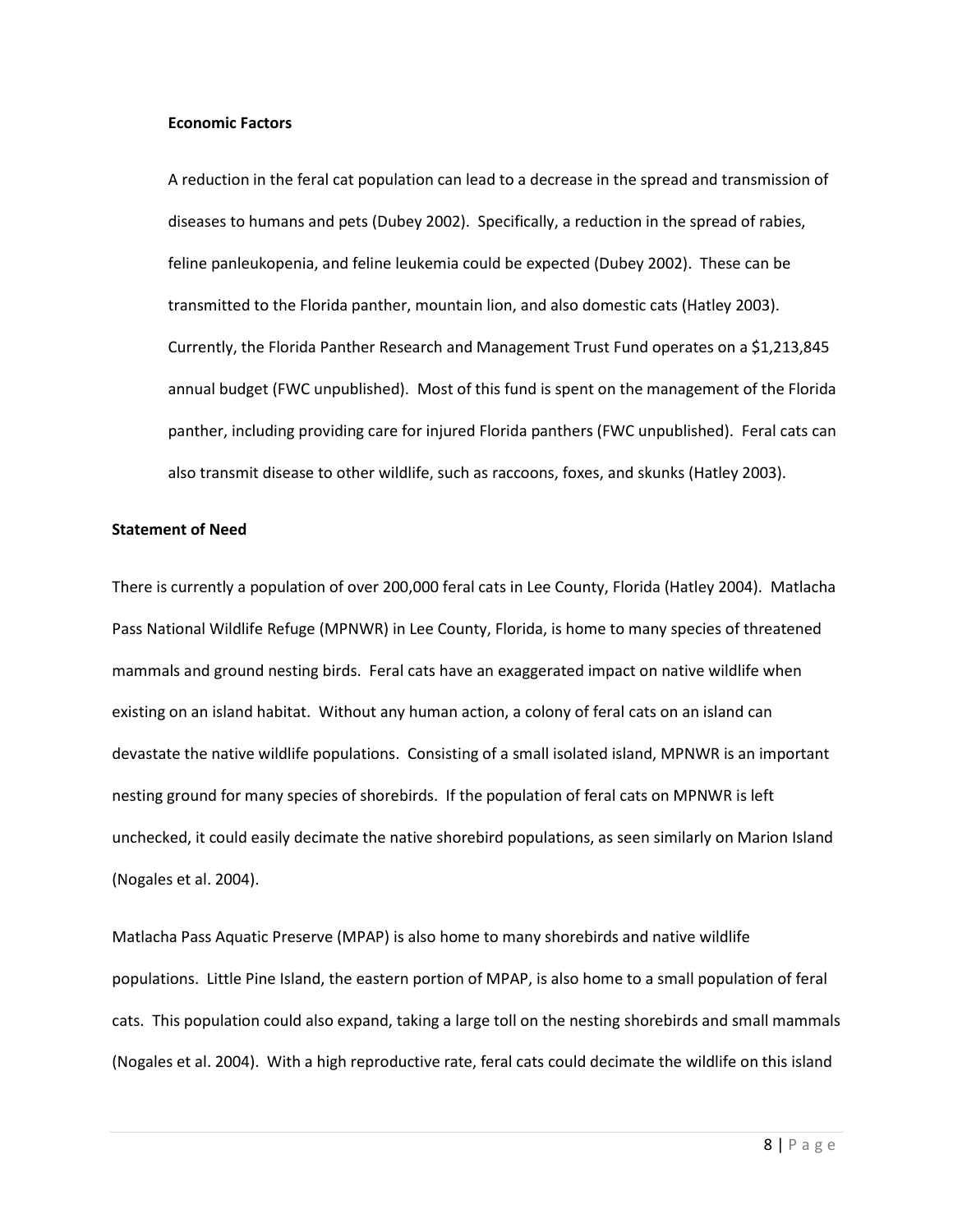(Hemmer 1976). When left untouched on small islands, feral cats have ruined habitat and displaced entire populations of shorebirds (Nogales et al. 2004).

There exists a need to remove the populations of feral cats from MPNWR and MPAP in order to prevent the decimation of native wildlife populations (Nogales et al. 2004). With both of these being islands, they are a good candidate for feral cat eradication because of the minimal chance of re-colonization.

**Goal:** Reduce the impact of feral cats on nesting shorebirds and terrestrial vertebrates in Lee County, Florida.

**Objective 1:** Reduce the feral cat population in Lee County, Florida, by 160,000 individuals (80%) within two years, and eradicate the feral cat population in Matlacha Pass National Wildlife Refuge and Matlacha Pass Aquatic Preserve east of Pine Island Creek (Little Pine Island), within two years.

### **Action:** Live trapping

Feral cats will be removed through the use of live trapping. Live trapping will consists of cage traps set throughout the study area. Traps will be set to reduce the impact of exposure (sun, heat, rain). Traps will be set with the most appealing visual attractants and baits. These will include processed fish, retail cat food, and feathers (Castillo and Clarke 2003). Non-target species, such as raccoons and opossums, will be released immediately.

Cats trapped on management lands will be transferred to a processing facility. At the facility cats will be checked for any identifying marks or tags, including microchips and tattoos. Marked cats will be transferred to the local animal shelter to be reunited with their owners. Cats not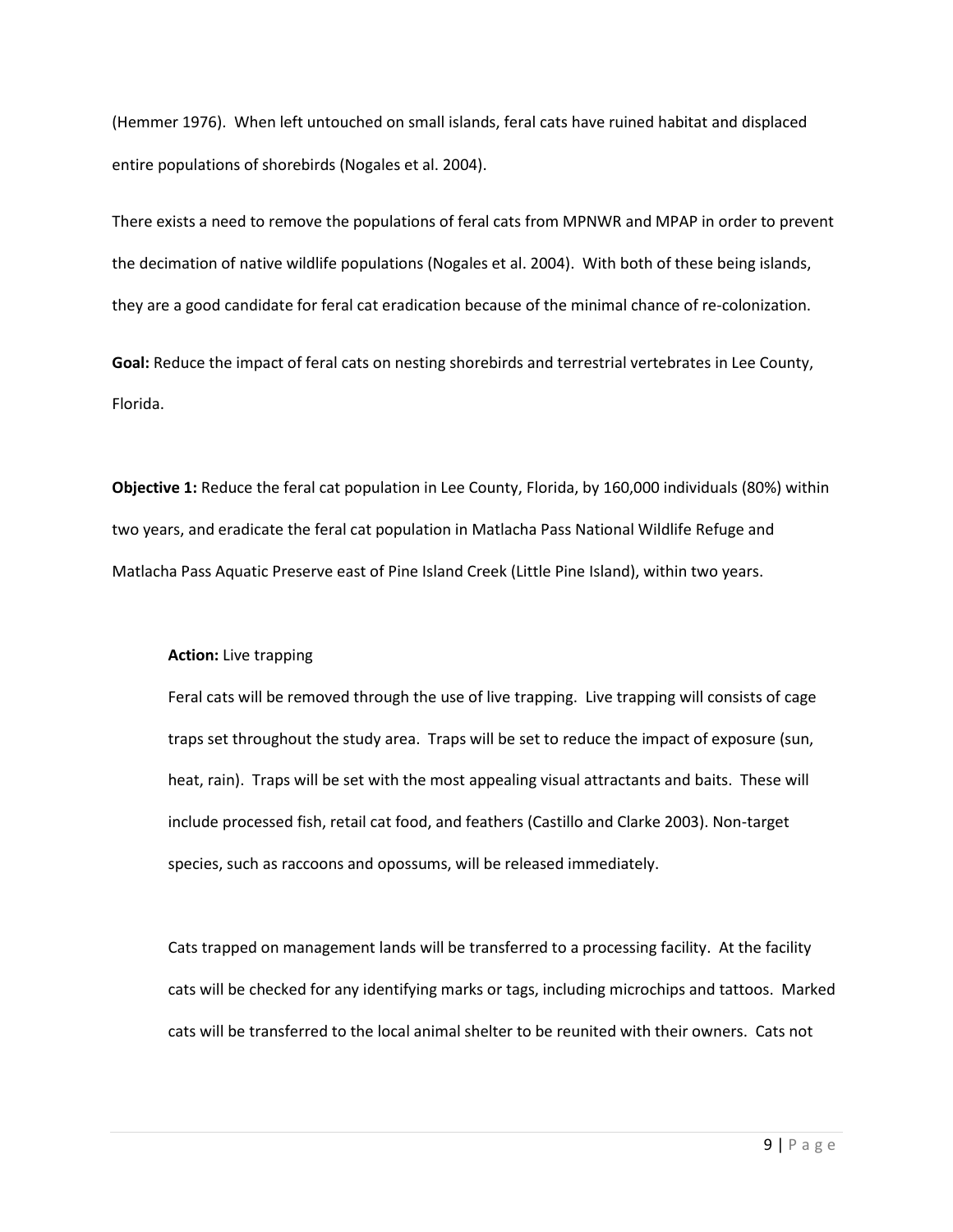marked in any way or otherwise known to be free-roaming will be euthanized at the processing facility.

The use of live trapping is widely accepted across the nation in trap-neuter-release program (Loyd 2010). These programs are often implemented to control feral cat populations, however many are unsuccessful (Loyd 2010). Euthanizing old, injured, or even overpopulated animals at shelters is a common practice. With both of these practices accepted, there should be minimal negative public comment on this control method. Any negative comment will be responded to with the justification for managing feral cats.

### **Action:** Introduction of feline distemper

The introduction of feline distemper has been used to manage feral cats on islands throughout several different management programs (Nogales et al 2003). On Marion Island, feline distemper was introduced to successfully cull the feral cat population (Nogales et al 2003). The introduction of a disease specific to cats would be an effective passive management technique to help control the population.

Feline distemper will be introduced to feral cat colonies in specific locations, areas with the least human contact. This method of eradication will be conducted with live trapping. A portion (10%) of the live-trapped feral cats will be infected with a live strain of feline distemper (Loyd and DeVore 2004). Infected feral cats will be marked with an ear tag. After processing, the infected cats will be released.

A negative outcry from some stakeholders is to be expected when employing a radical method of wildlife control. Although this is expected, some stakeholders will be pleased with the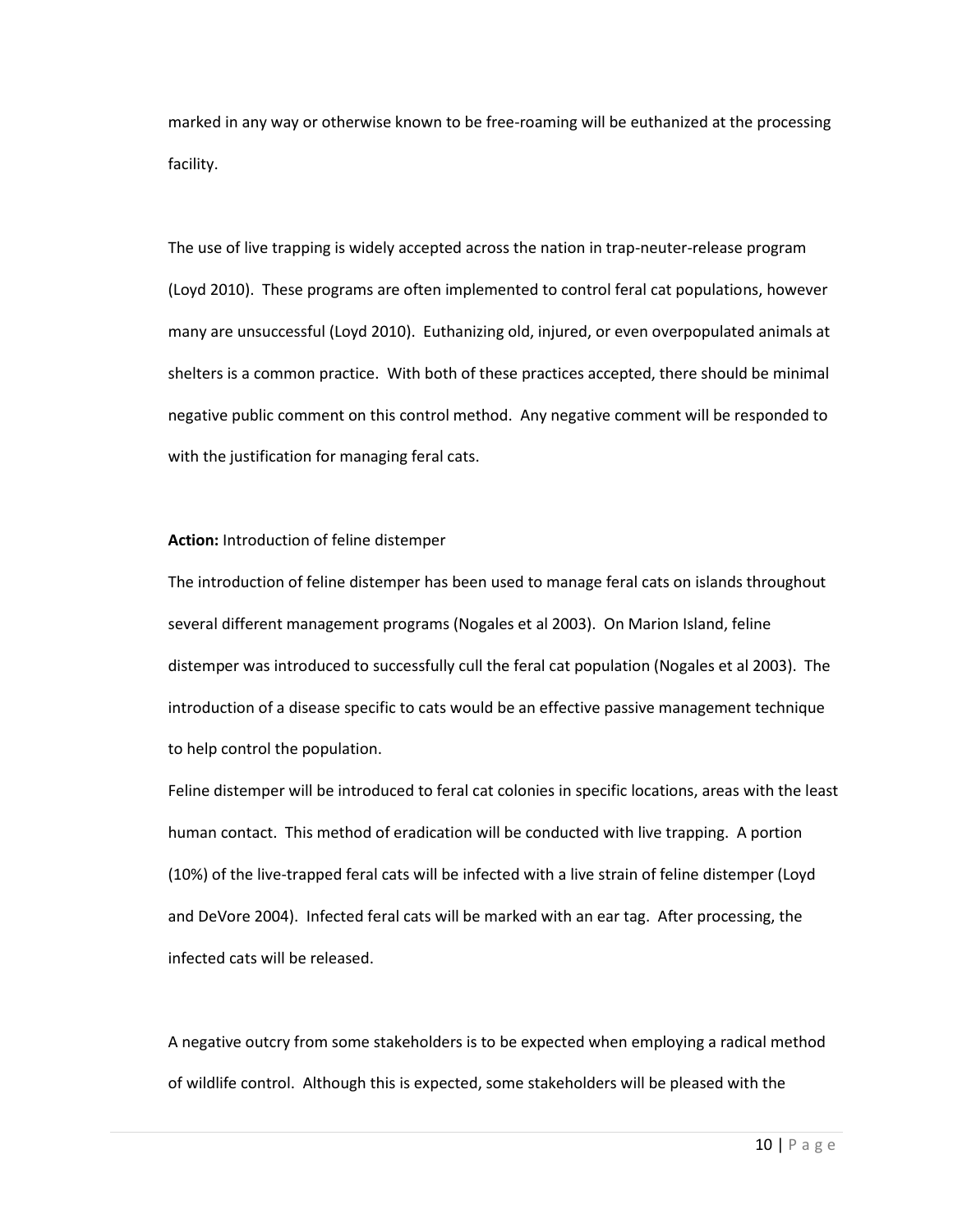effective means of control. Fewer feral cats will mean an increase in the shore bird populations, which will have a positive effect on the birding community. Also, many concerned with the impact feral cats have on wildlife will support a cost effective means of control that can work without human involvement.

Because of the chances of spreading feline distemper to pets (cats and ferrets), this practice will only be implemented in MPNWR (island), and on Little Pine Island. These places are not commonly in contact with civilians and will prevent spread of feline distemper to pets.

### **Action:** Toxic baits

Toxic baits are often used by civilians and management agencies to control pests (Eason et al 1992). The use of toxic baits has been used in several management practices to control feral cats and feral pigs (Eason et al 1992).

The use of toxic baits will be employed at existing feral cat feeding stations, which are currently in use by the public. Through new regulations to be passed, these feeding stations will be made illegal. Toxic bait placed in these feeding stations will be made cat specific, by placing it at the end of several obstacles that will involve climbing and jumping (Aarde 1984). These obstacles will be designed to eliminate the possibility of non-target species feeding on the toxic bait. Polymer bait coated in sodium monofluoroacetate (1080) will be used. This bait has been show successful in the eradication of feral cat colonies (Easton et al 1992).

Many stakeholders will likely be opposed to the replacement of existing feeding stations with toxic bait. However, by baiting current feral cat feeding stations with 1080, there will be a swift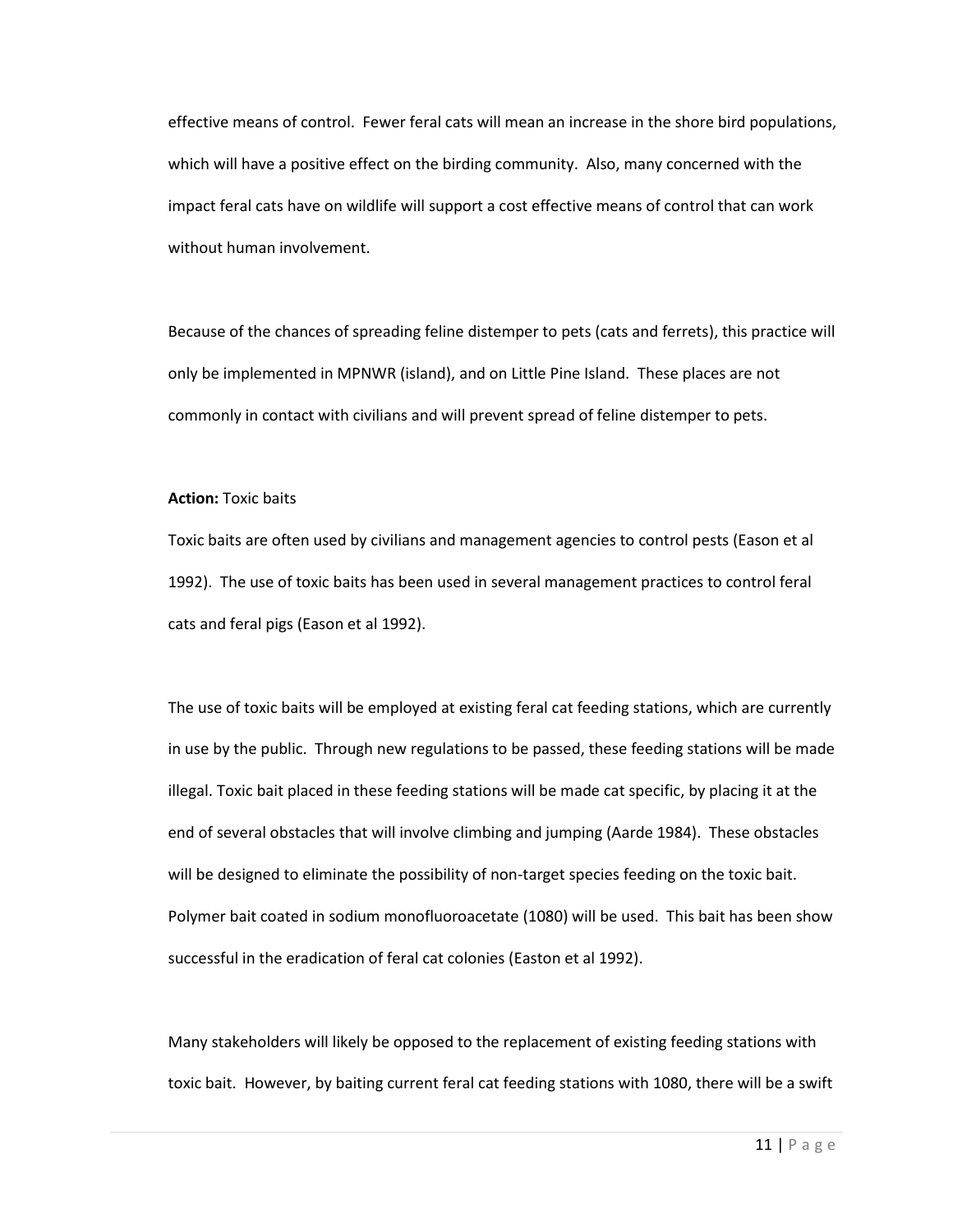and significant culling of many feral cats. Although this method is likely to be unsupported by any stakeholder, it is a very cost effective and efficient means of reducing the feral cat population. This method is justified not only by the impact of feral cats on native wildlife, but also because it can be one of the most efficient and cost effective means of controlling feral cats. Some stakeholders will see the value in this means of control.

#### **Action:** Sharpshooters

The use of sharpshooters in managing feral pig and deer populations is well documented across the nation (Peck and Stahl 1997). Sharpshooters are an effective means of controlling a population with almost no harm to non-target species (Peck and Stahl 1997). Culling with sharpshooters can be utilized to remove select individuals, a certain age class, or an entire population. However, the cost associated is often high, due to the extensive man hours required.

Sharpshooters will be employed on Little Pine Island and Matlacha Pass National Wildlife Refuge after live trapping and introduction of feline distemper have both been utilized. By utilizing sharpshooters, it is possible to eliminate a few remaining individuals who are either immune to feline distemper or are trap shy.

It can be expected that some stakeholders will not support the decision while others will feel as though it is necessary. It is an important aspect of the management plan because it does not allow any remaining individuals to re-colonize the islands. Without eliminating the few remaining individuals, it can be expected that the islands will be re-colonized within a few years.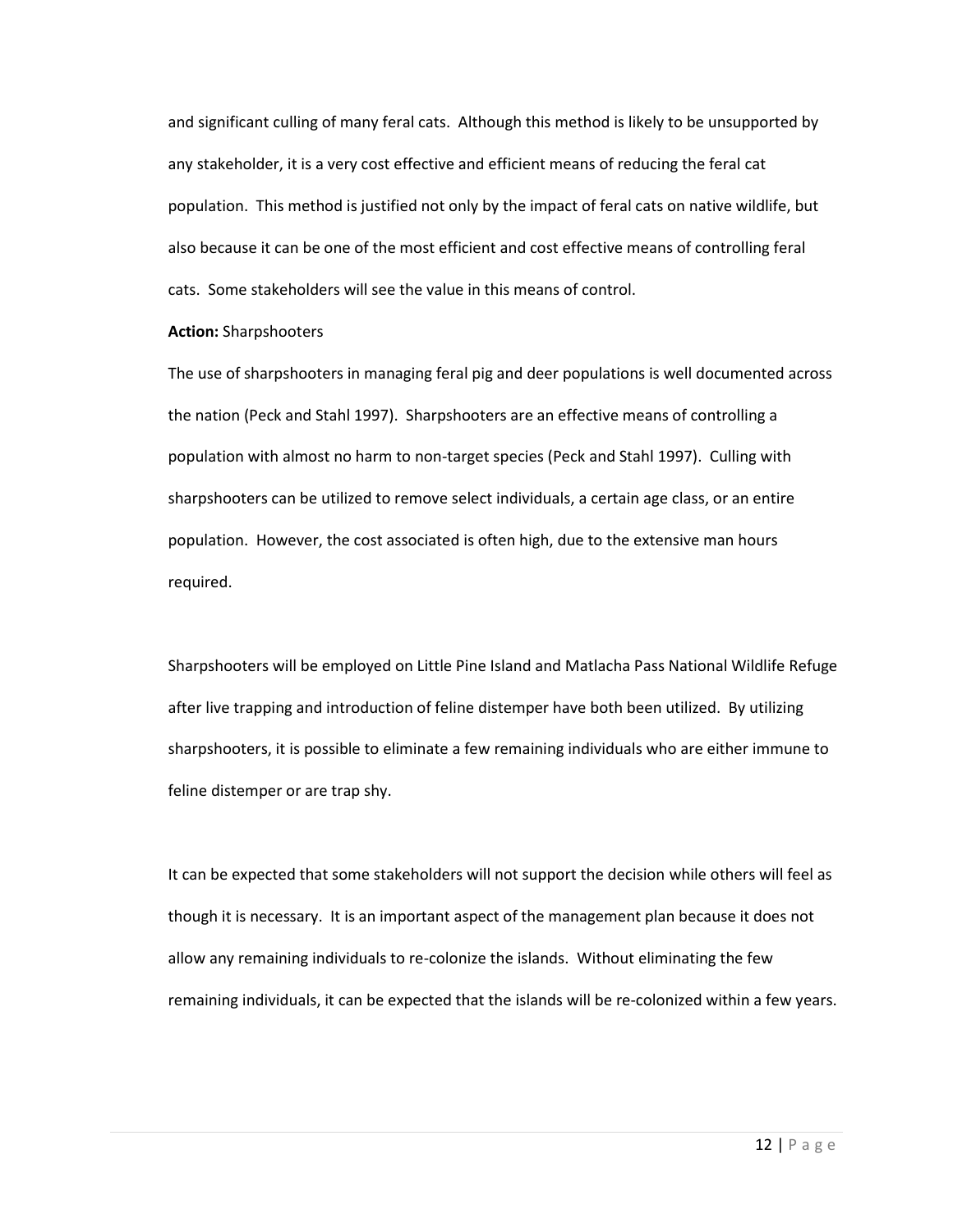#### **Action:** Cat ownership regulations

There are many strict regulations in place for dog owners; however the regulations for cat owners are outdated. Dogs are not allowed to run freely and kill wildlife. Any dog that is feral and harms wildlife is quickly dispatched or removed (Hillsborough County VMS, 2013). With such regulations imposed on canines, it is understandable to impose regulations onto other pets that harm a substantial amount of wildlife (Dauphine and Cooper 2009).

Regulations will be implemented to slow the immigration of feral cats from free ranging house cats. These regulations will hold the owners responsible for the control of their cats and also to prevent domestic cats from harming wildlife. These regulations are to include mandatory micro chipping, indoor/enclosed feeding, and mandatory cat-proof fencing for outdoor cats. Similar regulations have been implemented in different parts of the state to protect native species (Hillsborough County VMS, 2013).

The introduction of new regulations is easily justified and will not be opposed by as many stakeholders as the other actions. With the information of how harmful domestic free-ranging cats are on wildlife populations, it is understandable to limit free-ranging cats.

### **Action:** Free-ranging cat survey

A survey will be distributed to gain a further understanding of the amount of domestic free ranging cats in Lee County (appendix 1). The survey will be randomly distributed to residents of Lee County, and also available to anyone interested in feral cat management. This survey is designed to help with an estimate of the amount of households in Lee County that have free ranging cats, and the extent of those free ranging cats. Surveys are a useful tool in gaining an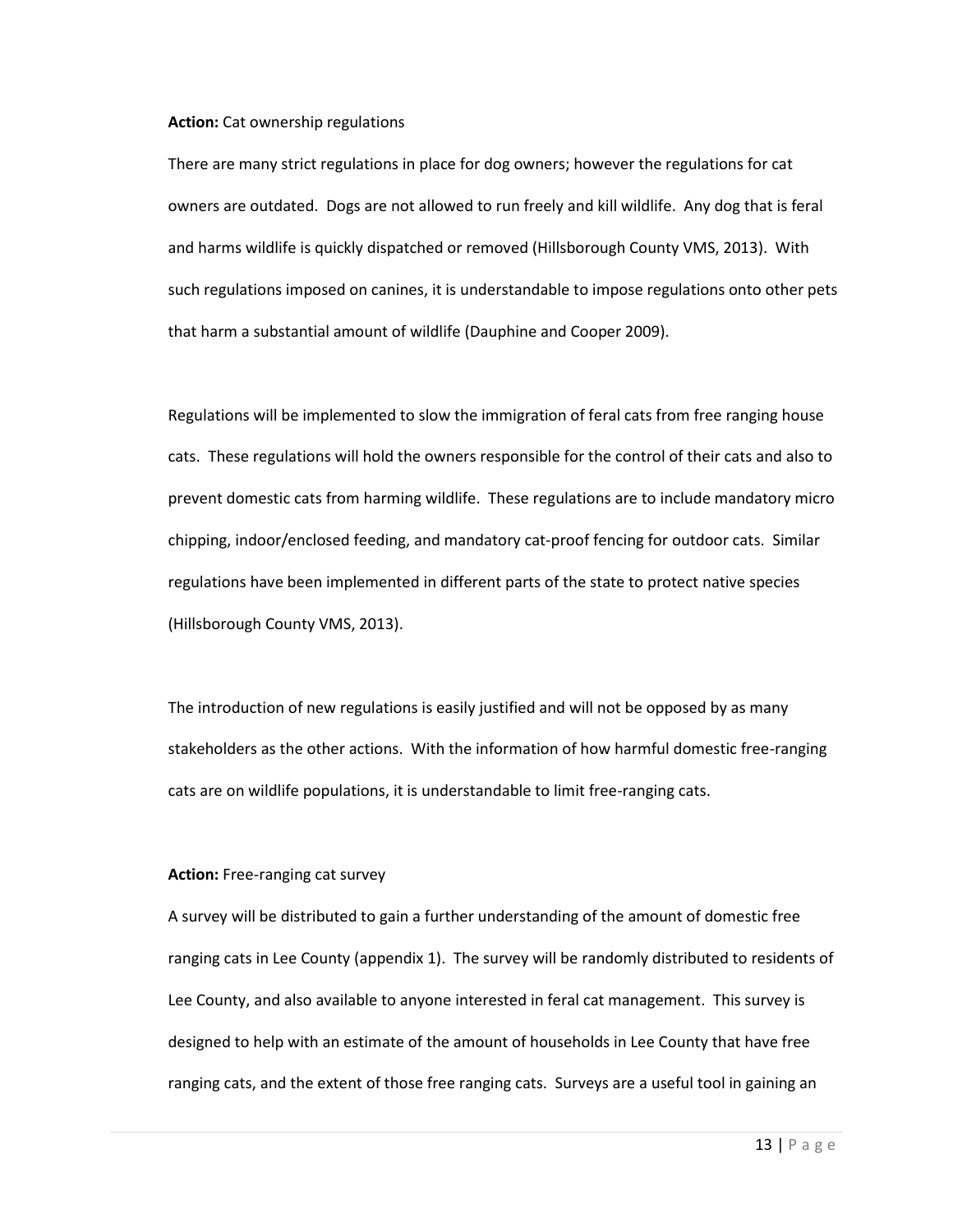understanding of public opinion (Lawton and Thompson 2013). This survey will help with the decision of furthering feral cat management once the two objectives are complete.

### **Action:** Birding survey

A survey will be distributed to gain an understanding of how many locals are avid birders, and how many residents of Lee County enjoy seeing birds (appendix 2). It is important to understand how stakeholders view the wildlife to be protected, and this survey will help gain a better understanding of that. Surveys are commonly distributed to birders, often for the use of gaining insight into bird populations (Perkins and Vickery 2007). This survey will gain an understanding of whether or not the birding community supports this management plan.

### **Action:** Feral cat information pamphlet

An informative pamphlet will be distributed throughout Lee County highlighting the new changes to take effect, and also to inform the residents of the negative effect feral cats have on wildlife (Appendix 3). This pamphlet will be distributed at local businesses, such as coffee shops and gas stations. Pamphlets are commonly used to help the community gain an understanding of wildlife or management needs (Bremmer and Park 2007). It will be important for stakeholders to understand that feral cats have a negative impact on wildlife populations and need to be managed accordingly.

#### **Action:** Grant proposal

Several different grants are to be applied for to assist with the funding of this management plan (appendix IV). By breaking up the funding with one or more grants, the assisting agencies are more likely to accept the management plan. Gaining a grant for this project will also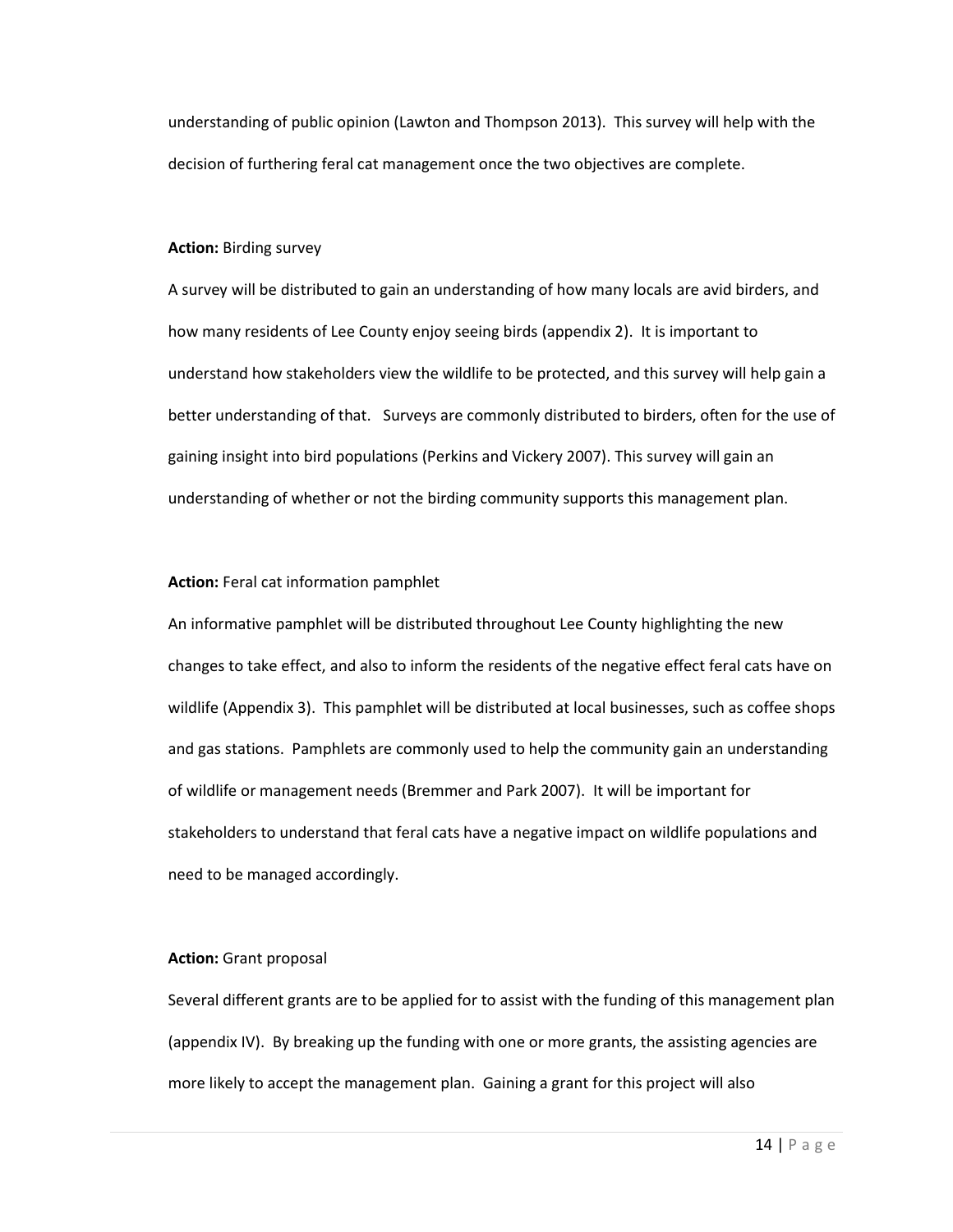demonstrate that some stakeholders understand the need for management of feral cat populations.

#### **Action:** No action

The result of no action taken in regards to the feral cat populations of Matlacha Pass NWR and Matlacha Pass Aquatic Preserve would have severe consequences against shorebirds, ground nesting birds, and many terrestrial vertebrate species. Feral cats are currently one of the worst invasive species and have a devastating impact on bird and terrestrial vertebrate species (Dauphine 2009). If left unchecked, the populations of feral cats in MPNWR/MPAP have the potential to reach over 1 million individuals in a few years (Nicely 2014). Nesting shorebirds would suffer population declines and a loss of suitable nesting habitat. Ground nesting birds, such as the common ground dove, could be displaced from some of their native habitat (Perkins and Vickery 2007).

**Actions to be utilized:** All of the above actions will be utilized throughout different areas of the management area. Because of the importance of eradicating feral cats on MPNWR/MPAP, all of these actions will be implemented in these areas. For the rest of Lee County, only live trapping and cat ownership regulations will be used. I will not be using sharpshooters or toxic baits in the inhabited areas of Lee County.

**Human dimensions:** Human dimensions will play a large role in my management plan and is a reason why I selected the management actions that I did. I will not be employing sharpshooters or toxic baits in the populated areas of Lee County because of the likely public outcry. Although some of my eradication methods may seem unlikely to accomplish without some negative public relations, the consequences of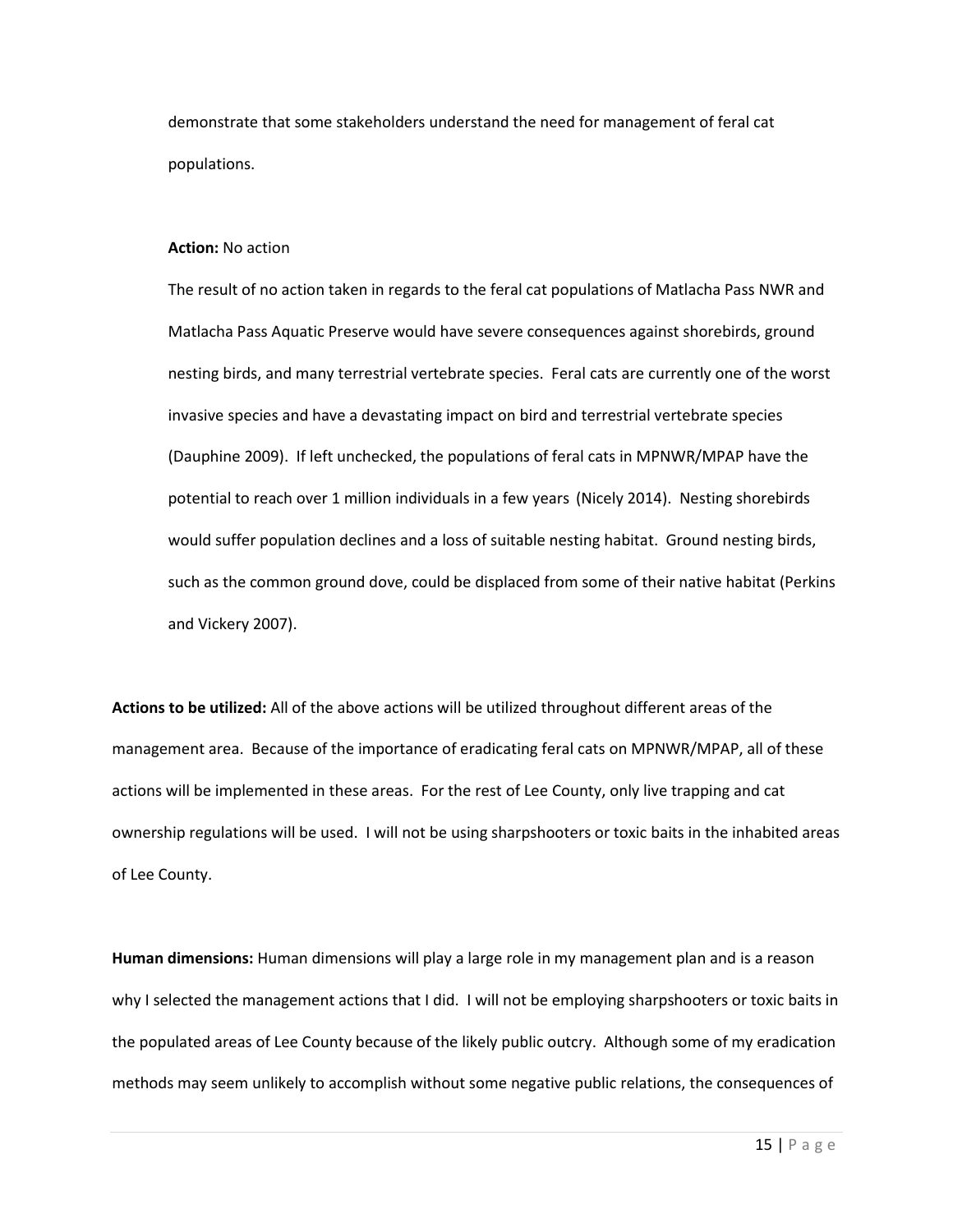no action are far greater and justify my actions. As stated, the harm to native wildlife is great, and is the reason I will be using such radical methods to control this invasive species.

**Assessment Protocol:** Live trapping will be utilized on MPNWR, MPAP, and the remainder of Lee County for eradication of feral cats, however additionally it will be used as a population abundance indicator. Because trapping will be following strict guidelines, it serves as a suitable way to gain an understanding of the population abundance over time (Danner et al 2010). The number of feral cats trapped per week will show whether the population is increasing or decreasing.

**Objective Assessment:** Complete eradication of feral cats will be declared complete when there have been no captures in live traps, killings by sharpshooters, sightings of feral cats (either by technicians or sharpshooters), or cat sign detected (hair, prints, scat) for five weeks. Sharpshooters will be deployed once trapping success per week has decreased to 10% of the first months trapping success (averaged, cats/week), or when trapping efforts have been ongoing for 18 months (Nogales et al 2004). If the objective has not been completed within the timetable (two years), eradication efforts will be doubled and continue for another year, or until the objective has been completed (Nogales et al 2004). Additionally, if the objective has not been completed within the timeframe, the use of aerial spraying of feline distemper will be used on both islands. This method, although considered a radical approach to feral cat management, has proven to be successful in long term feral cat eradication (Nogales et al. 2004).

The population reduction of Lee County, Florida, will be determined complete when the trapping success shows a reduction of individuals by 80%, or when a confirmed 160,000 individuals have been removed from the population (through live-trapping). Although a recent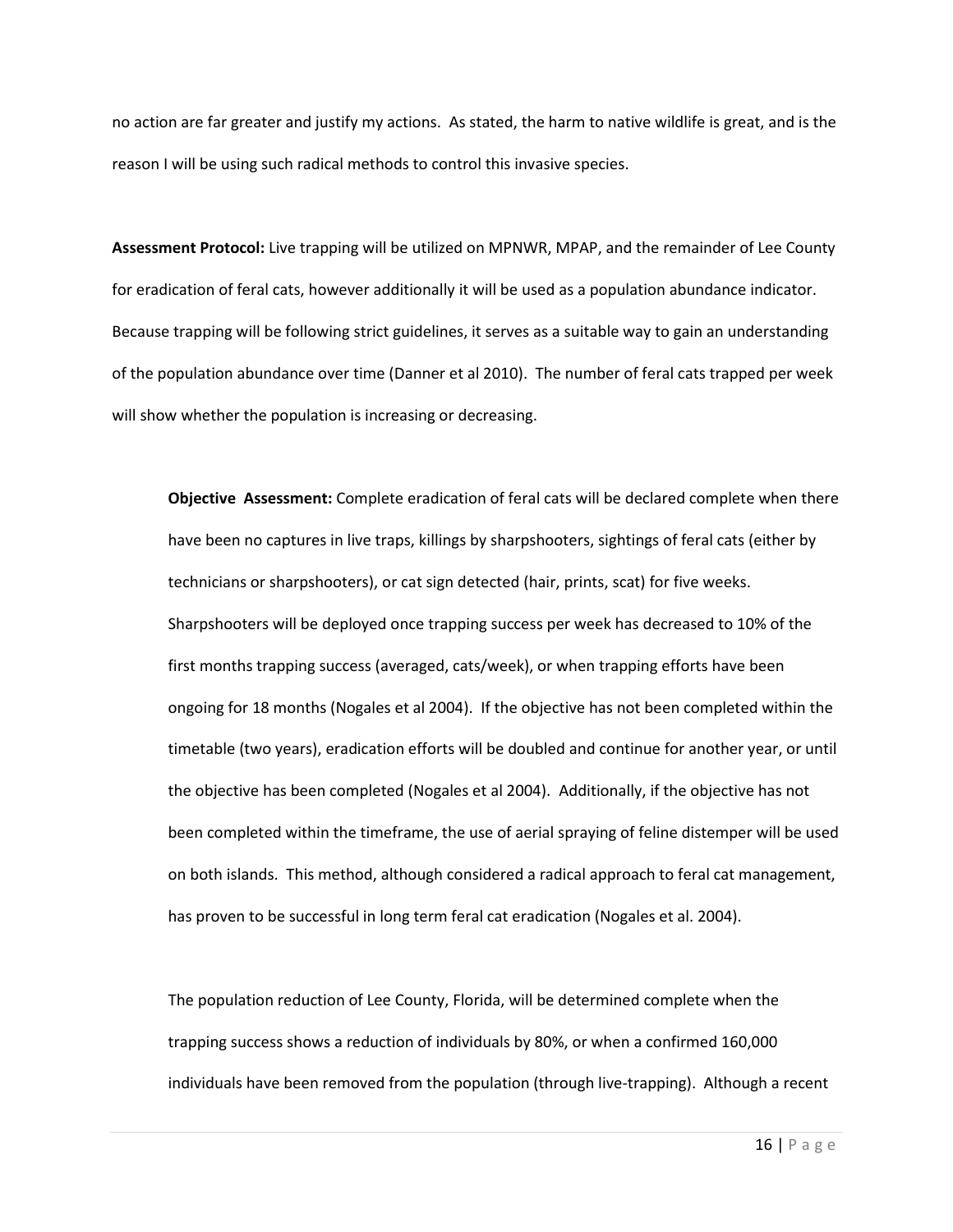population is known (200,000 individuals, Hatley 2003), the number of individuals captured per week will show a change in the population (whether increase or decrease). By averaging the first four weeks' captures, there will be a base population index by which to measure a reduction (Bomford and Brien 1995). For example, if the average cats trapped per week in the first four weeks is 100 cats/week, then a reduction of 80% (the objective) would be 20 cats/week. The objective will be considered complete when either there is a continuous eight week average of 20 cats/week, or there have been 160,000 or more individuals removed from the population.

If the objective has not been completed within the set timetable (two years), other means of control will be implemented, for an additional year. These are to include cat-specific toxic baits and sharpshooters (Nogales et al. 2009).

There are currently several feral cat feeding stations in the populated area of Lee County. These are each home to large colonies of feral cats. If the objective is failed to be met within the specified timetable, more radical eradication methods will be needed to complete the objective. By placing toxic bait at the preexisting feeding stations, the majority of the feral cat colony could be quickly eradicated. However, there is likely to be a lot of public outcry if this action is used (Bremmer and Park 2007).

### **Conclusion**

This management plan is designed to reduce the impact of feral cats on native wildlife, specifically nesting shorebirds. By removing feral cats from several islands which are important nesting habitat for shorebirds, there is expected to be an increase in the survival of these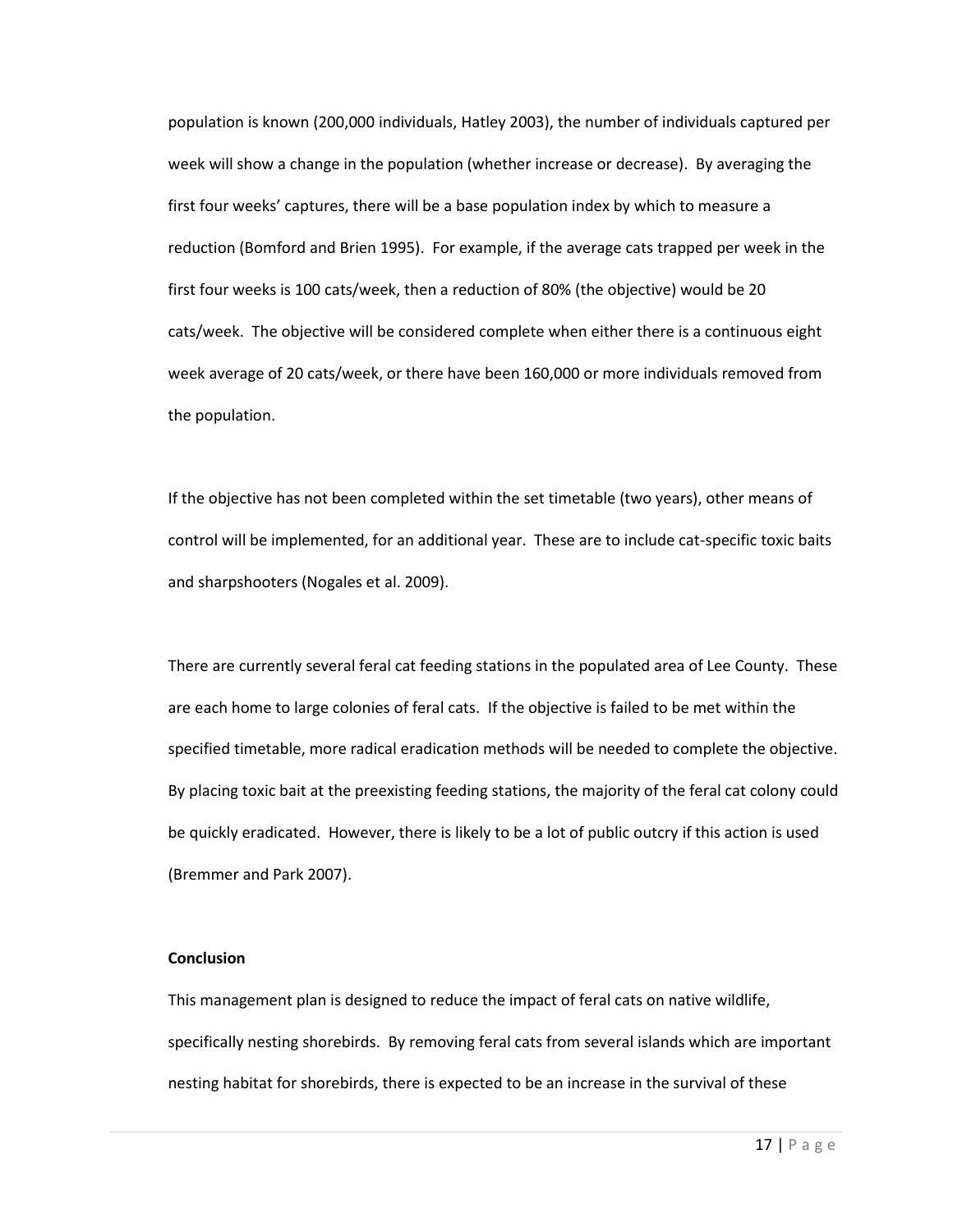populations. Resident mammals, such as beach mice, rabbits, and gray foxes, are also expected to benefit if the goal is completed. There will also be an increase in the amount of suitable habitat for songbirds.

Feral cats can devastate local populations of songbirds, shorebirds, and mammals (Apps 1983, Nogales et al. 2004, US Fish and Wildlife 2012). It is important to manage feral cats as an invasive species, otherwise native wildlife will suffer (Nogales et al. 2004, Winter 2004). There is a decreasing amount of available nesting habitat for shorebirds, and it is important to protect as much as possible (Below 1996). By managing feral cats on Matlacha Pass National Wildlife refuge and Matlacha Pass Aquatic Preserve, we can increase the survival and longevity of many shorebird species (Apps 1983, Below 1996, Gore 1991, Nogales et al. 2004).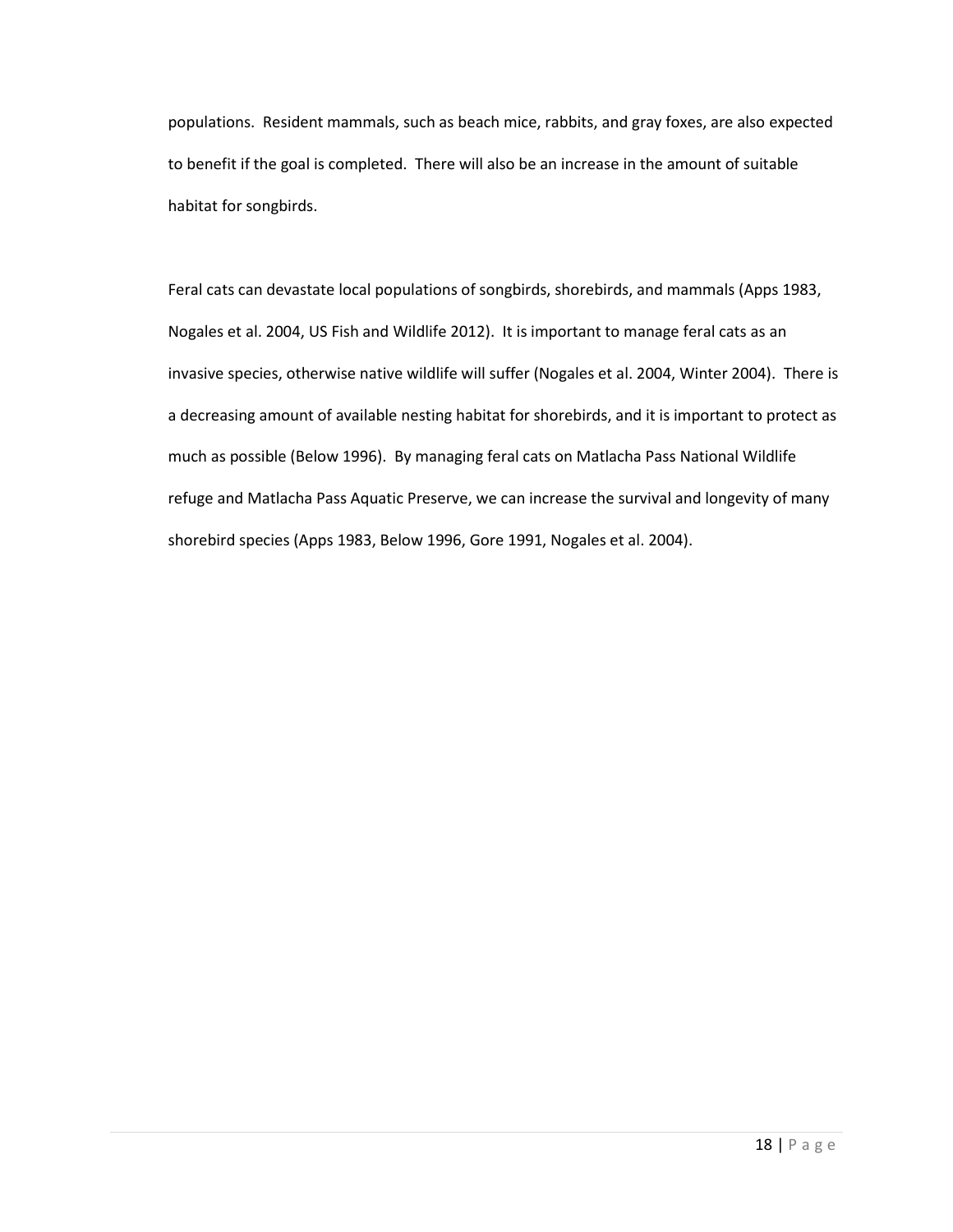### Literature Cited

Aarde, R. 1984. Population biology and the control of feral cats on Marion Island. Acta Zoologica Fennica 172:107-110

Algar, D., N. Burrows. 2004. Feral cat control research: Western Shield review – February 2003. Conservation Science 5:131-163

Apps, P.J. 1983. Aspects of the ecology of feral cats on Dassen Island, South Africa. South African journal of Zoology 18:393-399.

Below, T.H. 1996. Rare and Endangered Biota of Florida. Volume 5. Pp 230-235. University of Florida Press, Gainesville, Florida, USA.

Bomford, M. and P. O'Brien. 1995. Eradication or control for vertebrate pests? Wildlife Society Bulletin 23:249-255.

Bremmer, A., and K. Park. 2007. Public attitudes to the management of invasive non-native species in Scotland. Biological Conservation 193:306-314.

Case, J.B., B. Chomel, W. Nicholson, and J.E. Foley. 2006. Serological survey of vector-borne zoonotic pathogens in pet cats and cats from animal shelters and feral colonies. Journal of Feline Medicine and Surgery 8:111-117

Churcher, P.B., and J.H. Lawton. 1987. Predation by domestic cat colonies in an English village. Journal of Zoology 212:439-455.

Crooks, K. R., and M. E. Soule. 1999. Mesopredator release and avifaunal extinctions in a fragmented system. Nature 400:563-566

Danner, R., C. Farmer, S. Hess, R. Stephens, P. Banko. 2010. Survival of feral cats, Felis catus (Carnivore: Felidae), on Mauna Kea, Hawaii, based on tooth cementum lines. Pacific Science 64:381-389.

Dauphine, N. and R. J. Cooper. 2009. Impacts of free ranging domestic cats (Felis catus) on birds in the United States: a review of recent research with conservation and management reccomendations. Proc. Fourth international partners in flight conference: 205-219.

Devillard, S., L. Say, D. Pontier. 2003. Dispersal pattern of domestic cats (Felis catus) in a promiscuous urban population: do females disperse or die? Journal of Animal Ecology 72:203-211.

Dubey, J.P. 2002. A review of toxoplasmosis in wild birds. Veterinary Parsitology 106:121-153

Eason, C. T., D. R. Morgan, and K. B. Clapperton. 1992. Toxic bait and baiting strategies for feral cats. Proceedings of the Fifteenth Vertebrate Pest Conference, Paper 25.

Gore, J.A., and M.J. Minnison. 1991. Hatching success in roof and ground colonies of least terns. Condor 93:759-762.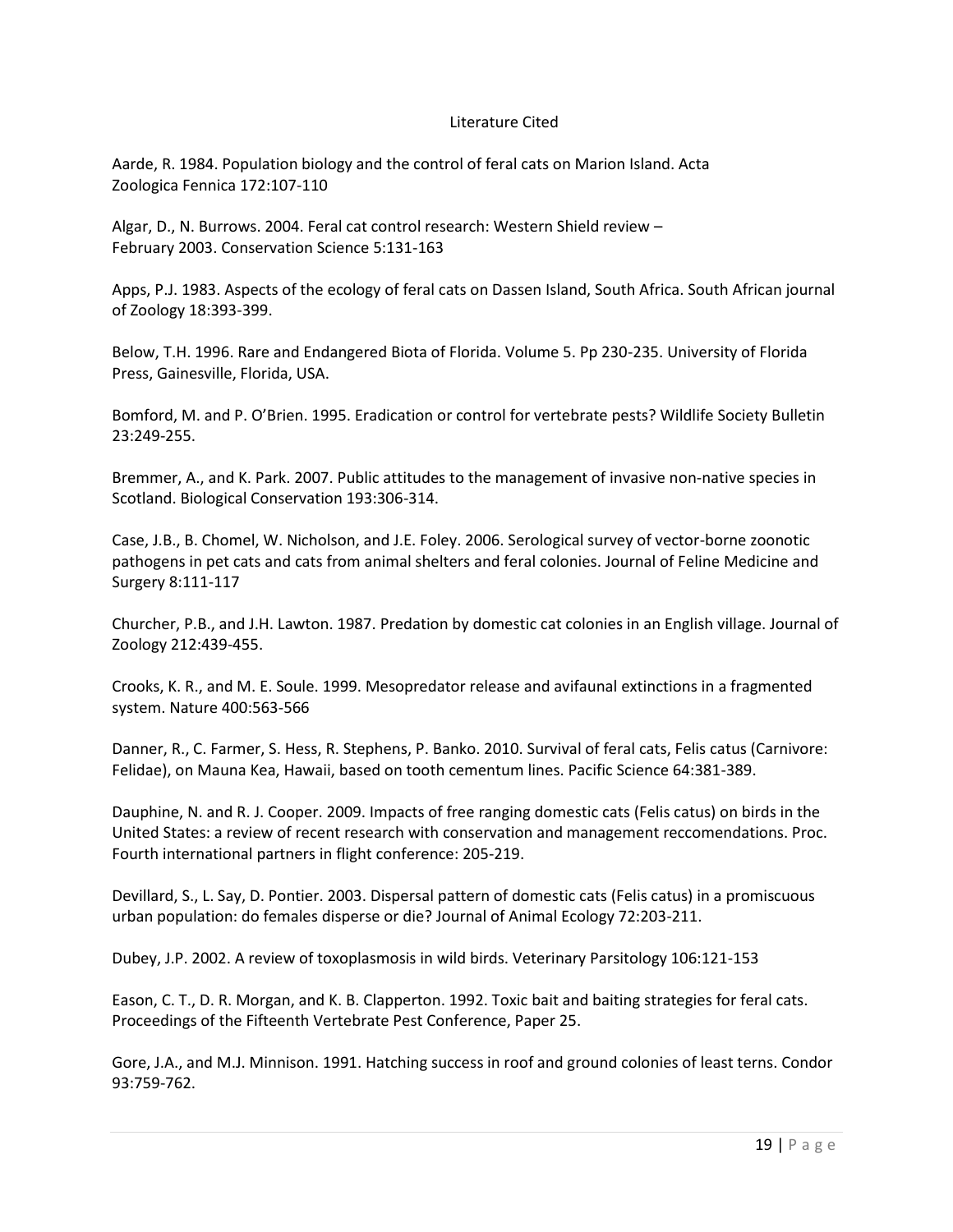Hamrick, B., T. Campbell, B. Higginbotham, and S. Lapidge. 2011. Managing an invasion: Measures to control feral pigs. USDA National Wildlife Research Center - Staff Publications. Paper 1300.

Hatley, P.J. 2003. Feral cat colonies in Florida: the fur and feathers are flying. Journal of Land Use and Environmental Law 18:441-463.

Holler, N. 1992. The Chochtawhatchee beach mouse. Pp76-86. Rare and endangered biota of Florida. Volume 1, Mammals. University of Florida Press, Gainesville, Florida.

Humphrey, S.R., and D.B. Barbour. 1981. Status and habitat of three subspecies of Peromyscus polionotus in Florida. Journal of Mammalogy 62:840-844.

Jones, T. C., and B. J. Coman. 1981. Ecology of the feral cat in southeastern Australia. I. Diet. Australian Wildlife Research 8:537-547.

Jurek, R.M. 1994. A bibliography of feral, stray, and free-roaming domestic cats in relation to wildlife conservation. California Department of Fish and Game, Nongame bird and Mammal Program Report .

Layton, C., and D. Thompson. 2013. AWAKE! Feral/stray cat management plan for Hillsborough County, Florida. Hillsborough Animal Health Foundation, Hillsborough County, Florida, USA.

Loyd, K., J. DeVore. 2010. An evaluation of feral cat management options using a decision analysis network. Ecology and Society 15:10-33

Mitchell, J., and R. A. Beck. 1992. Free-ranging domestic cat predation on native vertebrates in rural and urban Virginia. Virginia Journal of Science 43:197-206.

Nogales, M., A. martin, B. R. Tershy, C. J. Donlan, D. Veitch, N. Puerta, B. Wood, and J. Alonso. 2004. A review of feral cat eradication on islands. Conservation Biology 18:310-319.

Peck, L. J., J. E. Stahl. 1997. Deer management techniques employed by the Columbus and franklin county park district, Ohio. The Wildlife Society Bulletin 25:440-442.

Perkins, D. W., P. D. Vickery. 2007. Nest success of ground nesting birds in Florida dry prairie. Southeastern Naturalist 6:283-292.

U.S. Fish and Wildlife Service. 2012. Florida Keys National Wildlife Refuges Complex Integrated Pest Management Plan. U.S. Department of the Interior, Big Pine Key, Florida, USA.

Warner, R. 1985. Demography and movements of free ranging domestic cats in rural Illinois. Journal of Wildlife Management 49:340-346

Winter, L. 2004. Trap-neuter-release programs: the reality and the impacts. Journal of the American Veterinary Medical Association 225:1369-1376.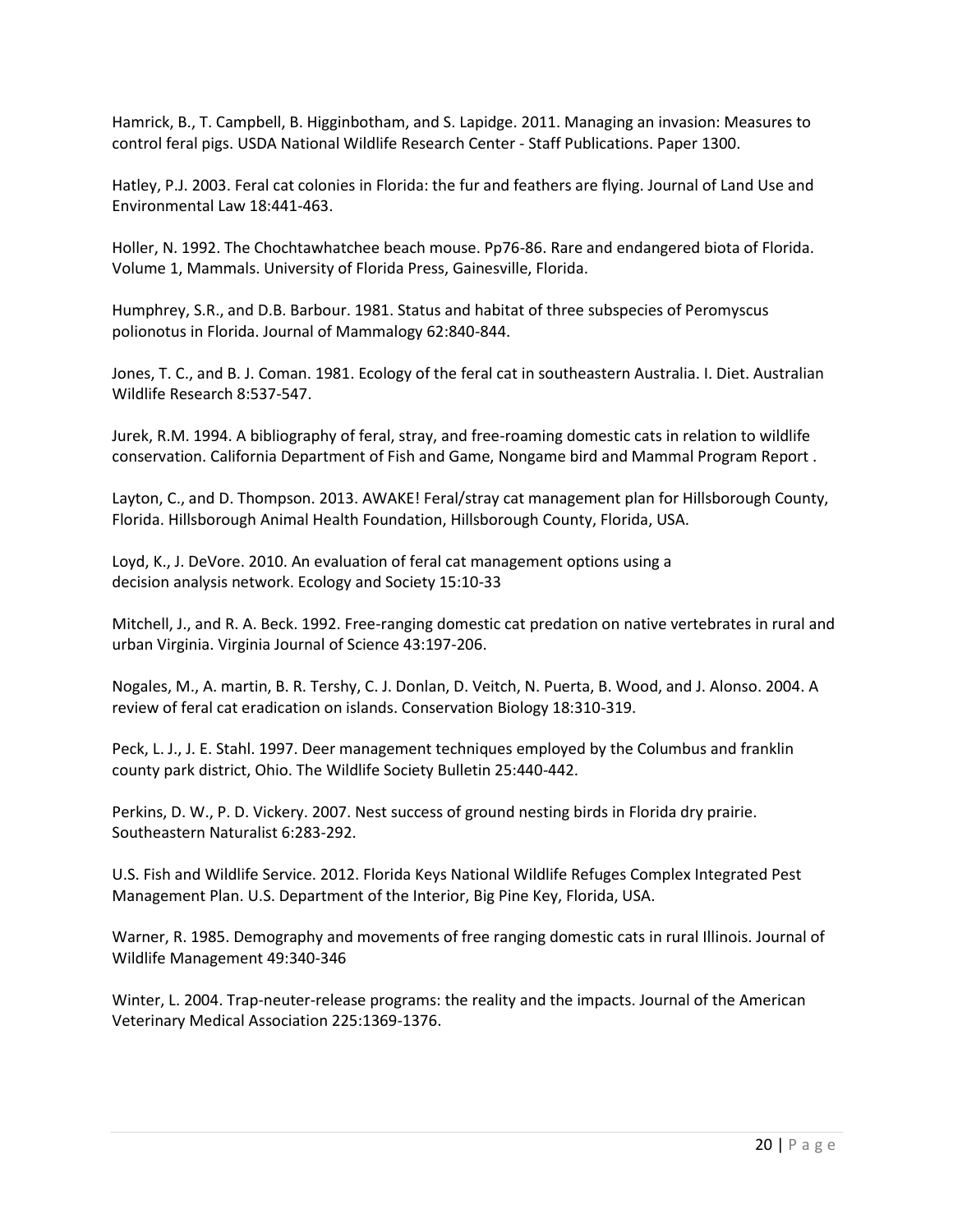## **Appendix I**

Free-ranging cat survey

We are interested in the amount of domestic free-ranging cats in Florida. This is a short survey to gain a better understanding of what percentage of the population owns domestic free-ranging cats.

- 1. Do you live in Florida?
	- a. Yes
	- b. Part time
	- c. No
- 2. Do you own a cat(s)?
	- a. Yes
	- b. No
- 3. Does your cat(s) ever go outside?
	- a. Yes
	- b. No
- 4. How many hours a day is your cat(s) typically outside?
	- a. 0
	- b. 1-2
	- c. 3-5
	- d. 5+
- 5. Is your cat(s) spayed/neutered?
	- a. Yes
	- b. No
	- c. Not sure
- 6. Do you feed your cat(s) outside?
	- a. Always
	- b. Sometimes
	- c. Never
- 7. When outside, is your cat(s) contained within your property (cat proof fencing, etc…)?
	- a. Yes
	- b. No
- 8. How many outdoor cats do you own?
	- a. 0
	- b. 1
	- c. 2
	- d. 3+
- 9. To your knowledge, does your cat attract other cats to your property?
	- a. Yes
	- b. No
	- c. Not sure
- 10. Are you aware that free-ranging cats can harm native wildlife species?
	- a. Yes
	- b. No

Created by Nicely. Last updated on 4/14/2014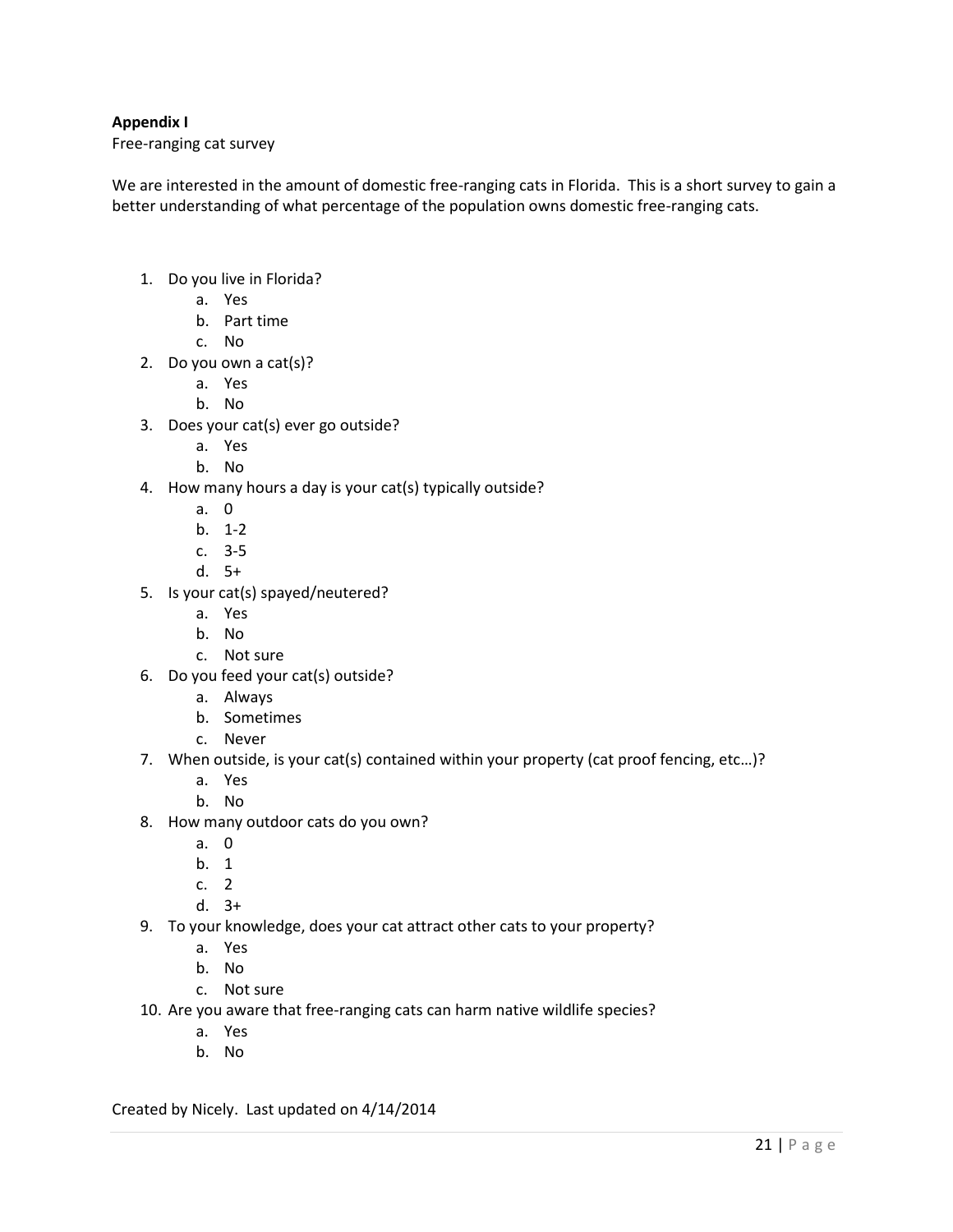## **Appendix II**

Birding survey

I am interested in the amount of time locals spend birding. This is a short survey to gain an understanding of what amount of time the residents of Lee County, Florida spend enjoying birds.

- 1. How many hours a week do you spend birding?
	- a. 0
	- b. 1-2
	- c. 2-5
	- d. 5+
- 2. How important is birding to you?
	- a. Very important
	- b. Somewhat
	- c. Not at all
- 3. Do you have bird feeders?
	- a. Yes
	- b. No
- 4. Does your birding consist of watching shorebirds?
	- a. Always
	- b. Sometimes
	- c. Never
- 5. Are you happy with the amount of birds you are seeing?
	- a. Yes
	- b. No
- 6. Have you noticed a change in the bird populations over the past few years?
	- a. Yes, Increase
	- b. Yes, Decrease
	- c. No
- 7. Have you ever seen cats while birding?
	- a. Yes
	- b. No
- 8. Are you aware that cats can substantially harm bird populations?
	- a. Yes
	- b. No
- 9. Would you like to see cats removed from areas where you bird?
	- a. Yes
	- b. No

Created by Nicely. 4/14/14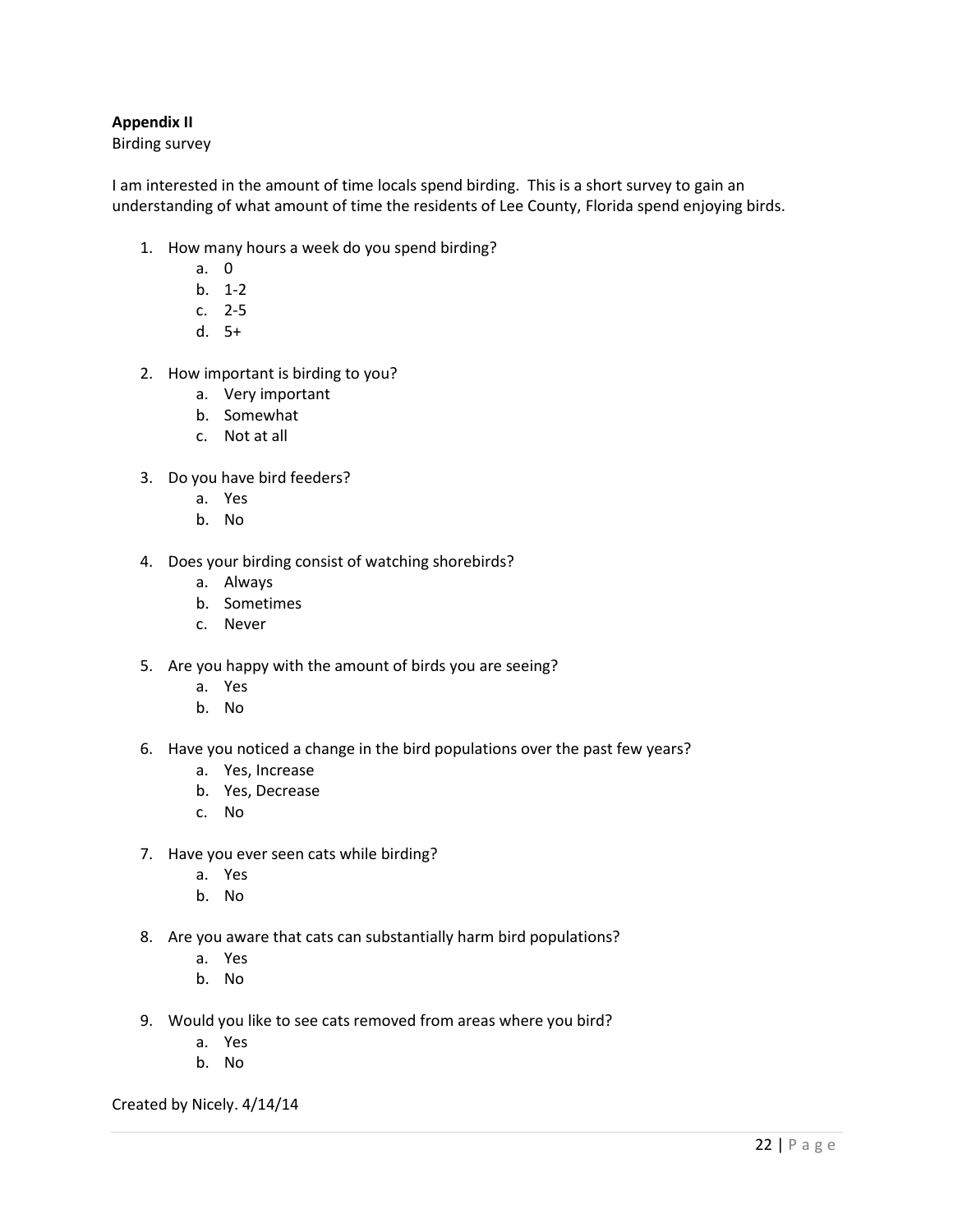## **Appendix III**

## Feral Cat Flyer

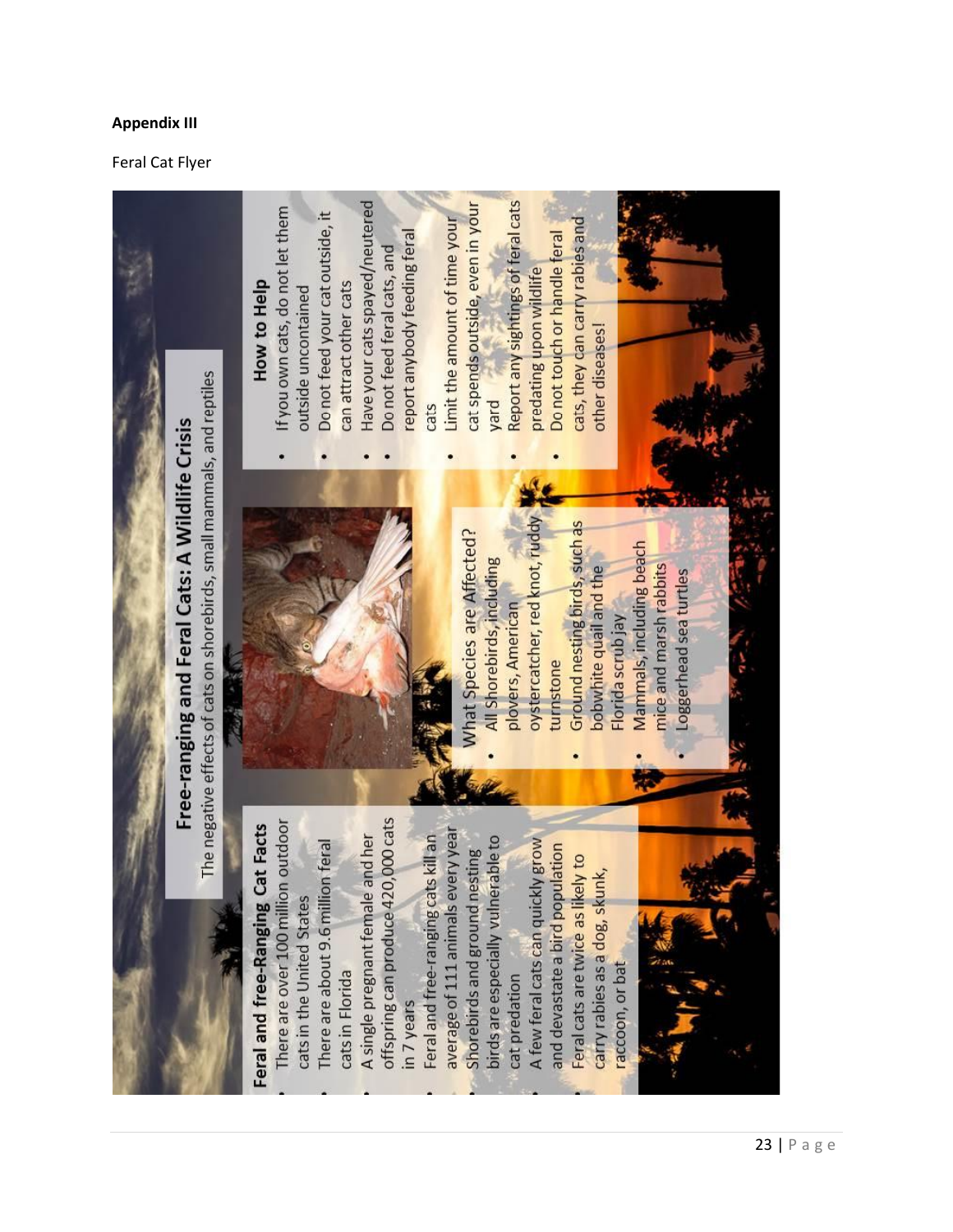## **Appendix IV**

# **Matlacha Pass National Wildlife Refuge Feral Cat Management Grant Proposal Alex Nicely**

## **Proposal Summary (Executive Summary)**

Feral cats are decimating wildlife, specifically native ground nesting shorebirds on Matlacha Pass National Wildlife refuge. There is a need to removal feral cats from MPNWR in order to protect local populations of shorebirds and small mammals. This management plan is designed to eradicate feral cats from MPNWR within two years using effective and proven modern techniques.

### **Background**

Feral cats are one of the world's worst invasive species today (Lowe et al. 2003). Domestic cats are a very widespread species due to their human popularity. The extreme population growth rate of cats allows colonies to form in a very short amount of time (Hemmer 1976). A few stray cats can very easily populate an entire island within a few years (Nogales et al. 2004). Because of humans' attachment to domestic cats, we have unknowingly spread an invasive species throughout the world (Cole and Temple 1996).

Feral cats have a huge impact on native birds and small mammals; free-ranging cats have been shown to predate on up to 110 individuals annually (Mitchell and Beck 1992). On islands, feral cats have been estimated to kill up to 3 million animals yearly (Chapuis et al. 1994). Shore birds and ground nesting birds are the most affected by feral cat predation, especially during fledging periods (Chapuis et al. 1994). In Florida alone there are an estimated 271 million small mammals and 68 million birds predated on by domestic cats annually (Hatley 2003).

Lee County, Florida, is home to over 200,000 feral cats (Hatley 2003), and consists of important nesting habitat for several species of shorebirds (Below 1996). Matlacha Pass National Wildlife Refuge and Matlacha Pass Aquatic Preserve in Lee County, Florida, are home to many species of nesting shorebirds, as well as many small mammals (Below 1996). These preserves consist of several small islands, which make up the majority of shorebird nesting habitat in Lee County (FWC unpublished). With feral cat populations on these islands, the native shorebird population is heavily predated upon (Hatley 2003).

It is important to conserve habitat for migratory populations, as these populations can be especially vulnerable to extinction (Hatley 2003). While the habitat in MPNWR and MPAP is excellent for nesting shorebirds, these populations are not thriving (Below 1996). The presence of a highly reproductive mesopredator suppresses these populations (Dauphine and Cooper 2009). To prevent the further decline and eventual extinction of these populations, it is important to remove nonnative predators from their nesting habitat (Dauphine and Cooper 2009).

## **Project Description**

This project will consist of removing feral cats from Matlacha Pass National Wildlife Refuge and Matlacha Pass Aquatic Preserve in Lee County, Florida. The goal of this project is to reduce the impact of feral cats on nesting shorebirds and terrestrial vertebrates by removing feral cats from sensitive wildlife habitat. The removal of feral cats will be implemented in several ways, including: live-trapping and euthanasia, sharpshooters, toxic baits, and introduction of feline distemper.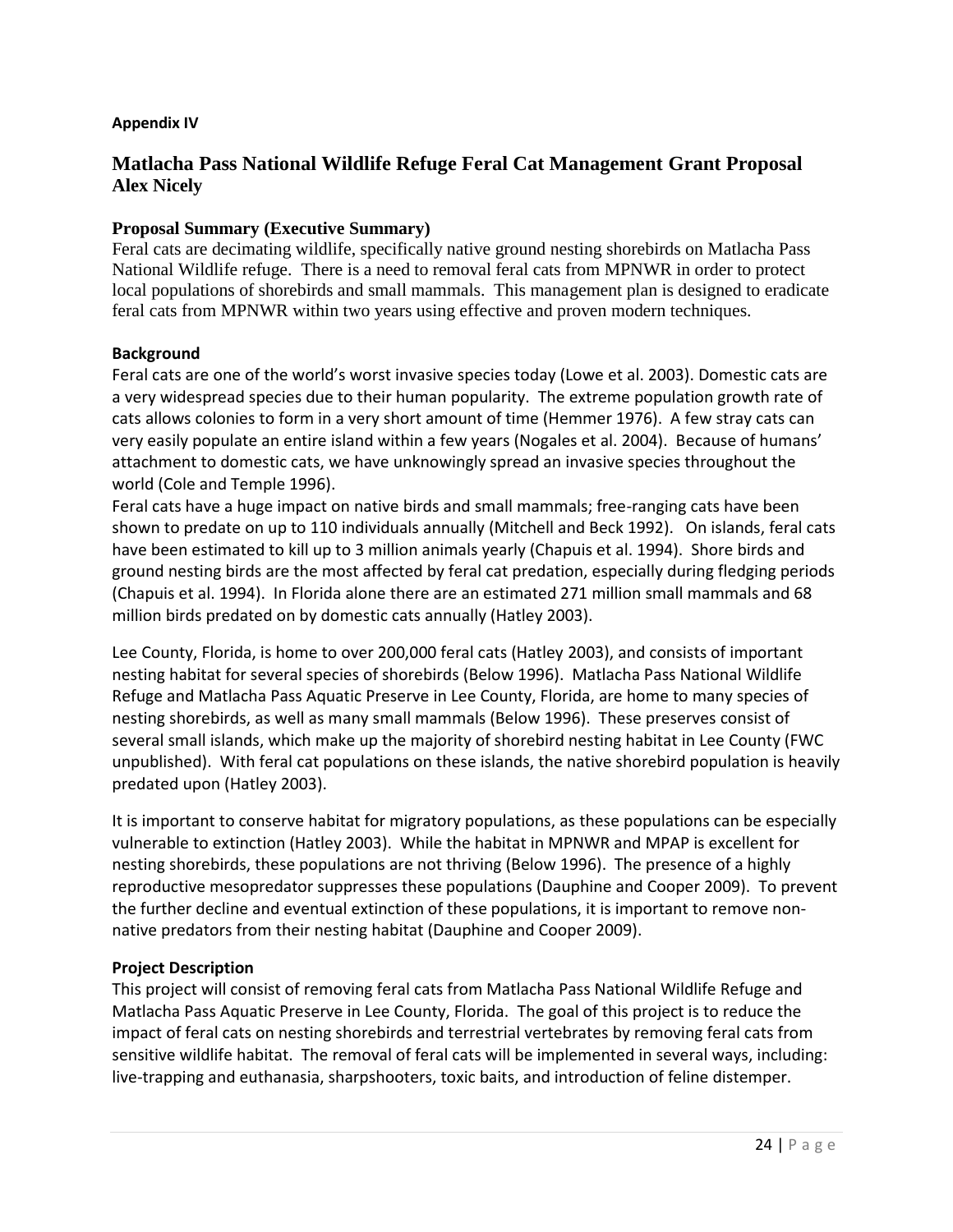Live trapping will consist of cage traps set throughout the study area. A high number of traps will be set in order to effectively and quickly reduce the cat population. This is a cost effective measure of feral cat removal and requires fewer man hours than sharpshooters.

In addition to using live trapping, other removal methods will consist of introduction of feline distemper. 10% of feral cats trapped will be introduced with a live strain of feline distemper and released on site. Toxic baits will also be implemented in cat specific sites. These sites will be made cat-specific by requiring the completion of several obstacles involving climbing and jumping in order to get to the bait. Toxic baits are a low maintenance and cost effective way of reducing the feral cat population.

Sharpshooters will also be introduced when the population has reached 10% of the original population. This will help keep the costs of operation low, but still maintain a high rate of success. Because of the high number of cats, it is much more cost effective to lower the number to a manageable level before introducing sharpshooters.

The management plan will be successful when there are no feral cats remaining on MPNWR or MPAP. It will be determined that there are no feral cats remaining when there have been no captures, sightings, or signs of cats for 3 weeks.

When successful, this management plan will increase the populations of nesting shorebirds on MPAP and MPNWR, as well as increase the available habitat for nesting shorebirds in these areas.

## **Project Timeline**

The timeline for this management plan is to take course over two years. Live trapping, disease introduction, and toxic baits will be introduced at the start of the management plan. Sharpshooters will be introduced when the population has reached 10% of the original. The management plan is set to be completed within two years.

Funding for the project will be used for live trapping technicians, trapping equipment, baiting supplies, and for the purchase of live strains of feline distemper. Costs will be kept low by minimizing the man hours a field. Additionally, there will be associated costs, such as vehicle maintenance, field supplies, trap maintenance, and publication costs.

## **Budget**

Funding from this grant will go towards startup costs, including traps, baits, and other field supplies. Funding for the two technicians will be provided by the US Fish and Wildlife Service, as will the vehicles.